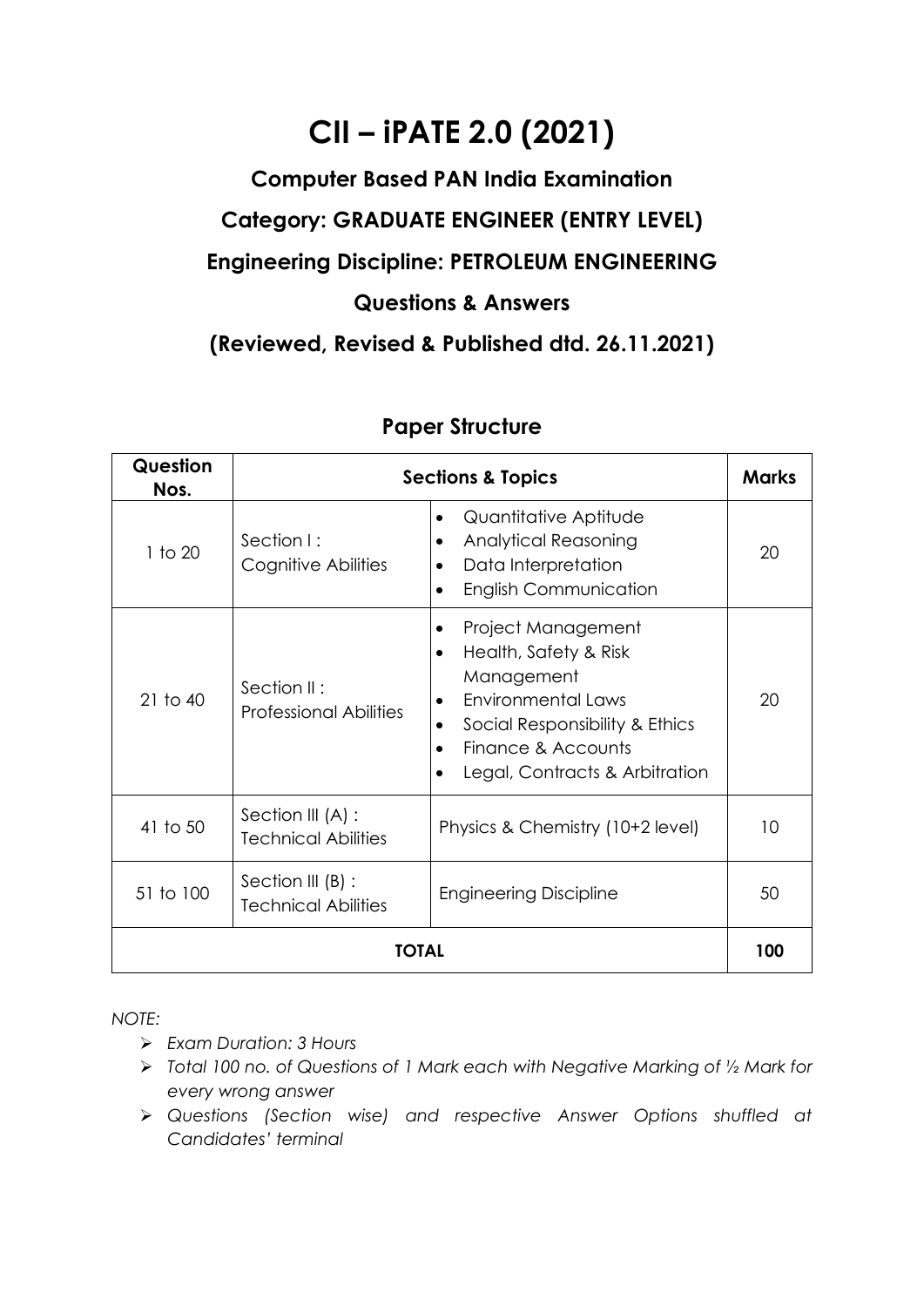| Question<br>No. 1 | Discriminant of a second-degree polynomial with integer coefficients cannot be: |    |    |    |
|-------------------|---------------------------------------------------------------------------------|----|----|----|
| Answer            | $\mathsf{A}$                                                                    | B) | ◡  |    |
| Options           | 43                                                                              | 33 | 68 | 25 |
| Right             | $\forall$                                                                       |    |    |    |
| Answer            |                                                                                 |    |    |    |

| Question<br>No. 2 | How many subsets A of $\{1, 2, 3, 4, 5, 6, 7, 8, 9,$ and $10\}$ have the property that no two<br>elements of A sum to 11? |     |     |     |
|-------------------|---------------------------------------------------------------------------------------------------------------------------|-----|-----|-----|
| Answer            | $\mathsf{A}$                                                                                                              | B)  |     |     |
| Options           | 1024                                                                                                                      | 512 | 343 | 243 |
| Right             | ◡                                                                                                                         |     |     |     |
| Answer            |                                                                                                                           |     |     |     |

| Question    | Viru and Aarti started a car journey from Chandigarh to Delhi, which are 288 km apart. Viru |               |            |           |
|-------------|---------------------------------------------------------------------------------------------|---------------|------------|-----------|
| <b>No.3</b> | took 12 hours more than Aarti to complete the journey. Had Viru travelled at double his     |               |            |           |
|             | actual speed, he would have taken 4 hours less than Aarti to complete the journey. Find     |               |            |           |
|             | the respective speeds (in km/hr) at which Viru and Aarti travelled.                         |               |            |           |
| Answer      | AI                                                                                          | B)            |            | DI        |
| Options     | 14.4 and 9                                                                                  | 14.5 and 28.5 | 9 and 14.4 | 15 and 20 |
| Right       | С                                                                                           |               |            |           |
| Answer      |                                                                                             |               |            |           |

| Question<br>No. 4 | The height of a trapezoid whose diagonals are mutually perpendicular is equal to 4. Find<br>the area of the trapezoid if it is known that the length of one of its diagonals is equal to 5. |                    |                   |               |
|-------------------|---------------------------------------------------------------------------------------------------------------------------------------------------------------------------------------------|--------------------|-------------------|---------------|
| Answer            | $\mathsf{A}$                                                                                                                                                                                | B)                 |                   | D)            |
| Options           | 50/3 square units                                                                                                                                                                           | 100/3 square units | 16/6 square units | None of these |
| Right             | Α                                                                                                                                                                                           |                    |                   |               |
| Answer            |                                                                                                                                                                                             |                    |                   |               |

| Question | A polyhedron has faces that are all either triangles or squares. No two square-faces share |       |       |       |
|----------|--------------------------------------------------------------------------------------------|-------|-------|-------|
| No. 5    | an edge, and no two triangular-faces share an edge. What is the ratio of triangular-faces  |       |       |       |
|          | to the number of square-faces?                                                             |       |       |       |
| Answer   | $\mathsf{A}$                                                                               | B)    |       | D)    |
| Options  | 03:04                                                                                      | 04:03 | 01:02 | 04:05 |
| Right    | B                                                                                          |       |       |       |
| Answer   |                                                                                            |       |       |       |

| Question<br>No. 6 | Your mind likes reading and it actually has a number of important health affects you can't<br>get in any other way. Reading gives you a unique "pause button" for comprehension.<br>Typically, when you read, you have more time to think. When you watch a film or listen to a<br>tape, you don't press that pause button. Reading requires a great deal of concentration,<br>which calls your intelligence to action.<br>The author of this passage would agree that: |                                                                               |                                        |              |
|-------------------|-------------------------------------------------------------------------------------------------------------------------------------------------------------------------------------------------------------------------------------------------------------------------------------------------------------------------------------------------------------------------------------------------------------------------------------------------------------------------|-------------------------------------------------------------------------------|----------------------------------------|--------------|
| Answer            | $\mathsf{A}$                                                                                                                                                                                                                                                                                                                                                                                                                                                            | B)                                                                            | C)                                     | D)           |
| Options           | Reading is a good<br>way to relax, since it<br>doesn't require that<br>much thinking.                                                                                                                                                                                                                                                                                                                                                                                   | Watching a movie<br>has the same effect<br>on the intelligence<br>as reading. | Reading develops<br>your intelligence. | Both A and C |
| Right<br>Answer   | C                                                                                                                                                                                                                                                                                                                                                                                                                                                                       |                                                                               |                                        |              |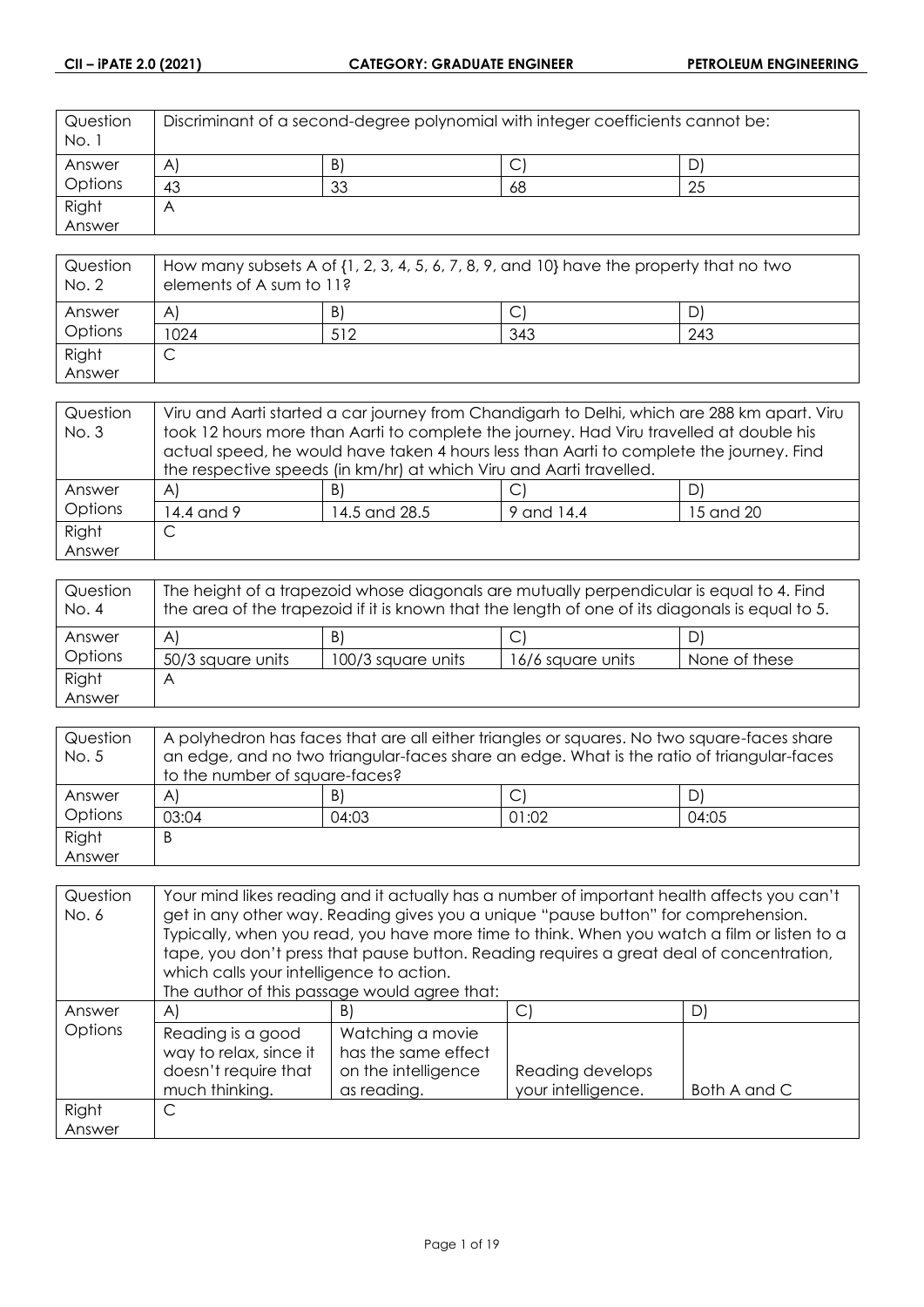| Question<br>No. 7 | Read the following information carefully and answer the question given below.<br>P stands 5m west of R. T stands 5m south of Q.T stands 6m east of U. V stands 2m west of Q.<br>A stands 2m south of U. V stands 3m north of R. If G stands 7m east of P, then in which |      |       |       |
|-------------------|-------------------------------------------------------------------------------------------------------------------------------------------------------------------------------------------------------------------------------------------------------------------------|------|-------|-------|
|                   | direction does G stands with respect to T?                                                                                                                                                                                                                              |      |       |       |
| Answer            | $\mathsf{A}$                                                                                                                                                                                                                                                            | B)   |       |       |
| Options           | West                                                                                                                                                                                                                                                                    | East | South | North |
| Right             | D                                                                                                                                                                                                                                                                       |      |       |       |
| Answer            |                                                                                                                                                                                                                                                                         |      |       |       |

| Question<br>No. 8 | The French Revolution began in 1789 and ended in the late 1790s with the ascent of<br>Napoleon Bonaparte. During this period, French citizens razed and redesigned their<br>country's political landscape, uprooting centuries-old institutions such as absolute<br>monarchy and the feudal system. Like the American Revolution before it, the French<br>Revolution was influenced by Enlightenment ideals, particularly the concepts of popular<br>sovereignty and inalienable rights.<br>From this passage it can be concluded that: |                                                          |                                                                            |                                                 |
|-------------------|-----------------------------------------------------------------------------------------------------------------------------------------------------------------------------------------------------------------------------------------------------------------------------------------------------------------------------------------------------------------------------------------------------------------------------------------------------------------------------------------------------------------------------------------|----------------------------------------------------------|----------------------------------------------------------------------------|-------------------------------------------------|
| Answer            | A)                                                                                                                                                                                                                                                                                                                                                                                                                                                                                                                                      | B)                                                       | С                                                                          | D                                               |
| Options           | The French<br>revolution began<br>before the Russian<br>Revolution.                                                                                                                                                                                                                                                                                                                                                                                                                                                                     | In the French<br>Revolution their<br>monarch was killed. | The American<br>Revolution<br>happened before<br>the French<br>Revolution. | Napoleon initiated<br>the French<br>Revolution. |
| Right<br>Answer   | C                                                                                                                                                                                                                                                                                                                                                                                                                                                                                                                                       |                                                          |                                                                            |                                                 |

| Question<br>No. 9 | A, B, C, D and E are sitting on a bench. A is sitting next to B, C is sitting next to D, D is not<br>sitting with E who is on the left end of the bench. C is on the second position from the right. |                 |                 |                 |
|-------------------|------------------------------------------------------------------------------------------------------------------------------------------------------------------------------------------------------|-----------------|-----------------|-----------------|
|                   | A is to the right of B and E. A and C are sitting together. In which position A is sitting?                                                                                                          |                 |                 |                 |
| Answer            | $\mathsf{A}$                                                                                                                                                                                         | B)              |                 |                 |
| Options           | Between B and C                                                                                                                                                                                      | Between E and D | Between B and D | Between C and E |
| Right             | Α                                                                                                                                                                                                    |                 |                 |                 |
| Answer            |                                                                                                                                                                                                      |                 |                 |                 |

| Question<br>No. 10 | A, P, R, X, S and Z are sitting in a row. S and Z are in the centre. A and P are at the ends. R is<br>sitting to the left of A. Who is to the right of P? |    |  |  |
|--------------------|-----------------------------------------------------------------------------------------------------------------------------------------------------------|----|--|--|
| Answer             | A                                                                                                                                                         | B) |  |  |
| Options            |                                                                                                                                                           |    |  |  |
| Right              |                                                                                                                                                           |    |  |  |
| Answer             |                                                                                                                                                           |    |  |  |

| Question<br>No. 11 | In the following question choose the word which is the exact OPPOSITE of the given word.<br><b>STRINGENT</b> |          |         |         |
|--------------------|--------------------------------------------------------------------------------------------------------------|----------|---------|---------|
| Answer             | A                                                                                                            | B        |         |         |
| Options            | Magnanimous                                                                                                  | Vehement | General | Lenient |
| Right              |                                                                                                              |          |         |         |
| Answer             |                                                                                                              |          |         |         |

| Question<br>No. 12 | Some proverbs/idioms are given below together with their meanings. Choose the correct<br>meaning of proverb/idiom.<br>To catch a tartar |                                |                       |                                                          |
|--------------------|-----------------------------------------------------------------------------------------------------------------------------------------|--------------------------------|-----------------------|----------------------------------------------------------|
| Answer             | A                                                                                                                                       | B)                             | ◡                     |                                                          |
| Options            | To trap wanted<br>criminal with great<br>difficulty                                                                                     | To catch a<br>dangerous person | To meet with disaster | To deal with a person<br>who is more than<br>one's match |
| Right<br>Answer    | D                                                                                                                                       |                                |                       |                                                          |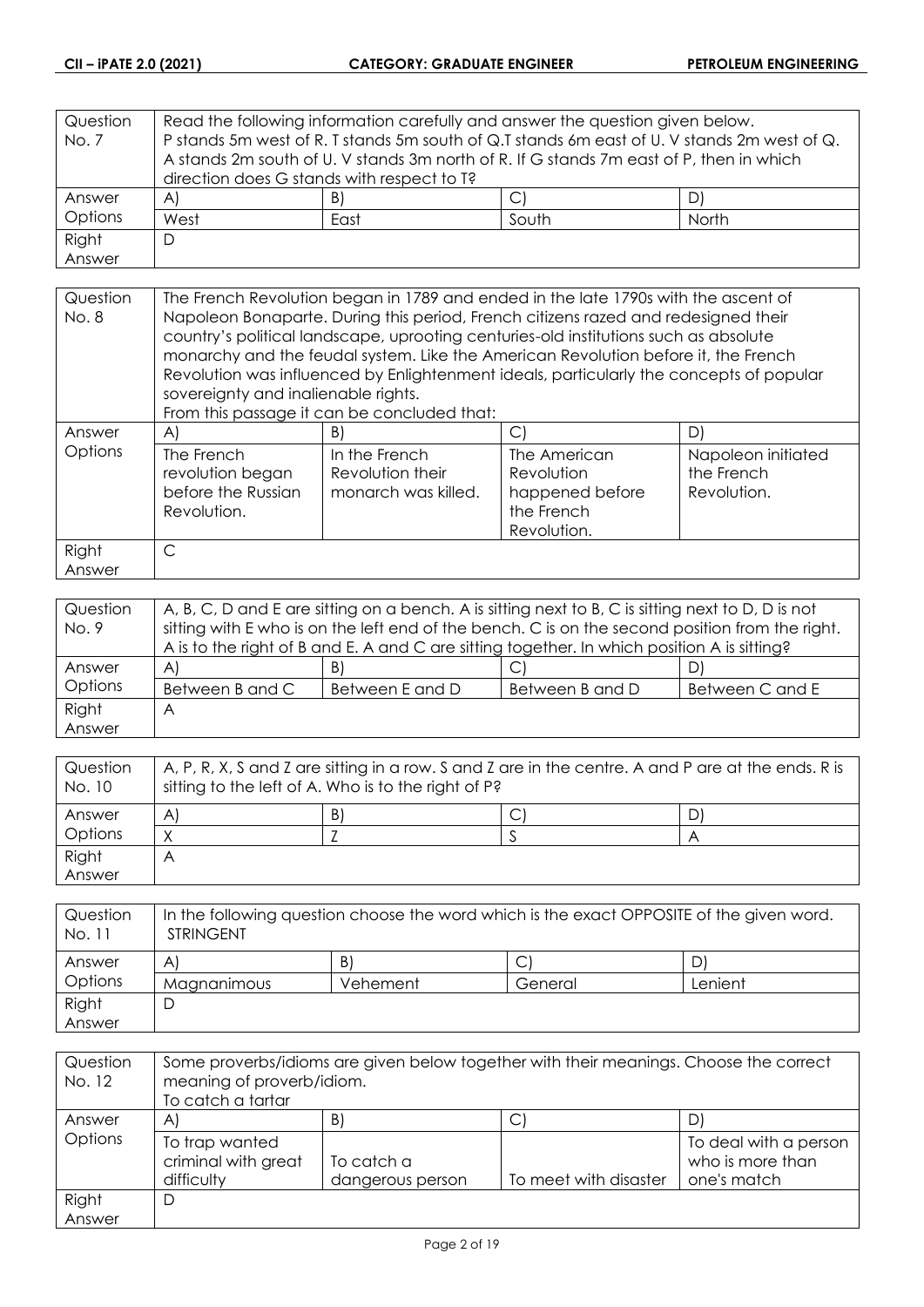| Question<br>No. 13 | Which of the phrases A, B, C, and D, given below each sentence should replace the<br>word/phrase printed in bold in the sentence to make it grammatically correct? If the<br>sentence is correct as it is given and no correction is required, mark (E) as the answer. |              |                                                                                           |              |  |
|--------------------|------------------------------------------------------------------------------------------------------------------------------------------------------------------------------------------------------------------------------------------------------------------------|--------------|-------------------------------------------------------------------------------------------|--------------|--|
|                    |                                                                                                                                                                                                                                                                        |              | Since the girl did not want to be disturbed while studying, she left the phone off hooks. |              |  |
| Answer             | $\mathsf{A}$                                                                                                                                                                                                                                                           | B)           |                                                                                           |              |  |
| Options            | of hook                                                                                                                                                                                                                                                                | for the hook | off hooking                                                                               | off the hook |  |
| Right              | D                                                                                                                                                                                                                                                                      |              |                                                                                           |              |  |
| Answer             |                                                                                                                                                                                                                                                                        |              |                                                                                           |              |  |

| Question<br>No. 14 | In the following question choose the word which is the exact OPPOSITE of the given word.<br><b>FICKLE</b> |         |           |        |
|--------------------|-----------------------------------------------------------------------------------------------------------|---------|-----------|--------|
| Answer             | A                                                                                                         | B)      |           | D      |
| Options            | Courageous                                                                                                | Sincere | Steadfast | Humble |
| Right              |                                                                                                           |         |           |        |
| Answer             |                                                                                                           |         |           |        |

| Question<br>No. 15 | In question below, the passage consists of six sentences. The first and sixth sentence are<br>given in the correct places. The middle four sentences in each have been removed and<br>jumbled up. These are labelled as P, Q, R and S. Find out the proper order for the four<br>sentences. |                                                                         |                                                                                                |      |
|--------------------|---------------------------------------------------------------------------------------------------------------------------------------------------------------------------------------------------------------------------------------------------------------------------------------------|-------------------------------------------------------------------------|------------------------------------------------------------------------------------------------|------|
|                    | <b>S1</b> : In the middle of one side of the square sits the Chairman of the committee, the most<br>important person in the room.                                                                                                                                                           |                                                                         |                                                                                                |      |
|                    |                                                                                                                                                                                                                                                                                             | <b>P:</b> For a committee is not just a mere collection of individuals. |                                                                                                |      |
|                    | <b>Q</b> : On him rests much of the responsibility for the success or failure of the committee.                                                                                                                                                                                             |                                                                         |                                                                                                |      |
|                    |                                                                                                                                                                                                                                                                                             |                                                                         | <b>R:</b> While this is happening, we have an opportunity to get the 'feel' of this committee. |      |
|                    |                                                                                                                                                                                                                                                                                             |                                                                         | S: As the meeting opens, he runs briskly through a number of formalities.                      |      |
|                    | S6: From the moment its members meet, it begins to have a sort nebulous life of its own.                                                                                                                                                                                                    |                                                                         |                                                                                                |      |
|                    | The Proper sequence should be:                                                                                                                                                                                                                                                              |                                                                         |                                                                                                |      |
| Answer             | A)                                                                                                                                                                                                                                                                                          | B)                                                                      | $\mathsf{C}$                                                                                   | D)   |
| Options            | <b>RSQP</b>                                                                                                                                                                                                                                                                                 | QSRP                                                                    | SQPR                                                                                           | PQRS |
| Right<br>Answer    | B                                                                                                                                                                                                                                                                                           |                                                                         |                                                                                                |      |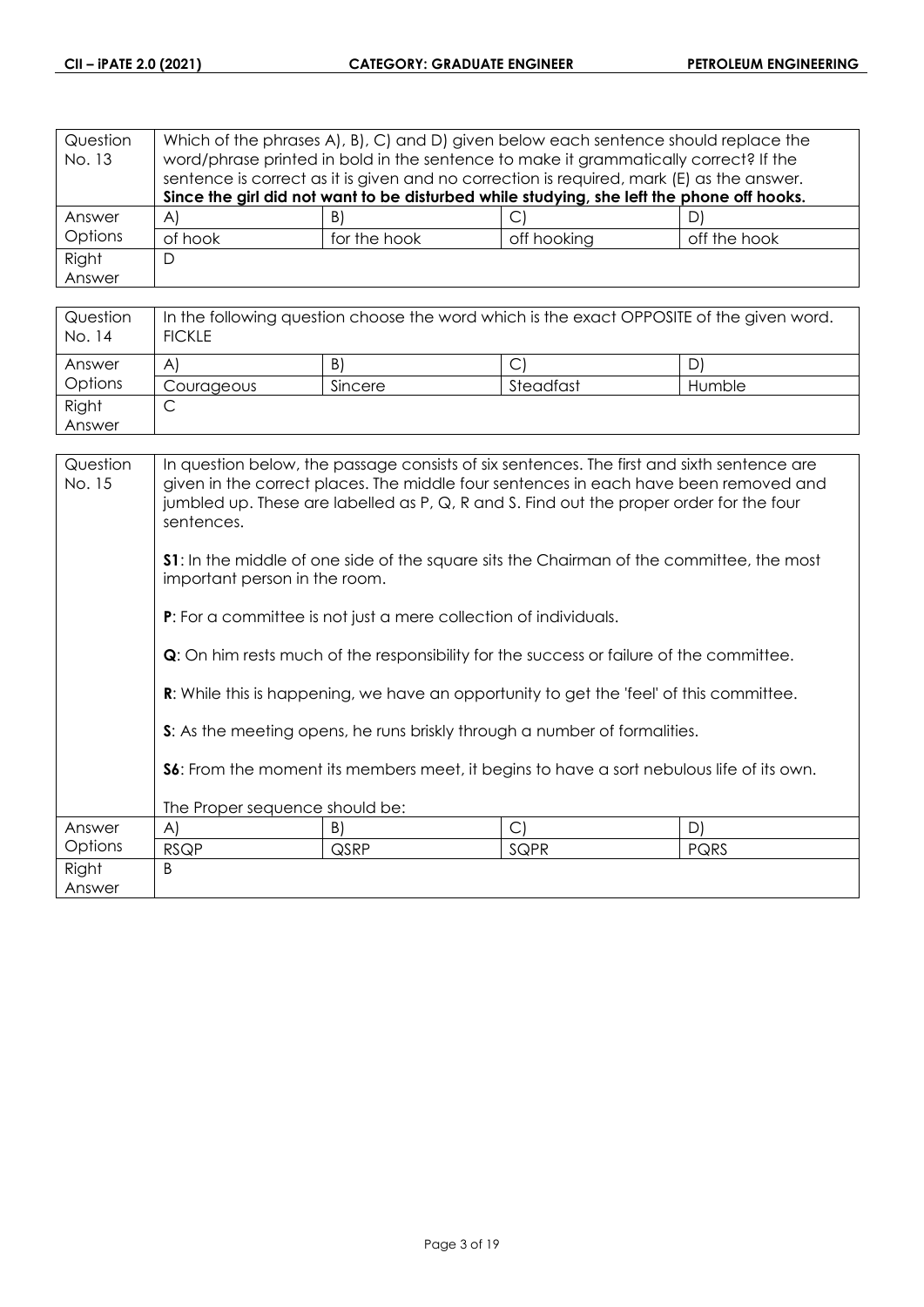## **Question Question nos. 16 to 20:** No. 16 Following bar chart represents the number of people in 6 different villages (A, B, C, D, E and F) and the tabular column depicts the ratio of literate to illiterate people and percentage of male living in those villages. Number of people living in six villages 3500 3000 2500 2000 1500 1000 500 Villages | Literate : Illiterate | % of male F  $\frac{11}{12}$ If 40% of the female from village B is literate, then what is the percentage of male, who is illiterate from village B? Answer A)  $|B|$   $|C|$   $|D|$ **Options** 38% 35% 37% cannot be determined Right C Answer

| Question<br>No. 17 | What is the percentage of literate people in all the six villages together? |     |              |                         |
|--------------------|-----------------------------------------------------------------------------|-----|--------------|-------------------------|
| Answer             | AI                                                                          | B)  | $\mathsf{C}$ | D                       |
| Options            | 55%                                                                         | 53% | 51%          | cannot be<br>determined |
| Right<br>Answer    | B                                                                           |     |              |                         |

| Question<br>No. 18 | What is the ratio between numbers of illiterate people from villages B, C & D to number of<br>females from villages A, E & F? |         |         |         |
|--------------------|-------------------------------------------------------------------------------------------------------------------------------|---------|---------|---------|
| Answer             | A                                                                                                                             | B)      |         |         |
| Options            | 320:527                                                                                                                       | 527:330 | 330:527 | 527:320 |
| Right              | ◡                                                                                                                             |         |         |         |
| Answer             |                                                                                                                               |         |         |         |

| Question<br>No. 19 | If 3% of female from village D & 5% of female from village E are literate then what is the<br>total number of literate males from D & F together? |      |      |                         |
|--------------------|---------------------------------------------------------------------------------------------------------------------------------------------------|------|------|-------------------------|
| Answer             | $\mathsf{A}$                                                                                                                                      | B)   |      | D'                      |
| Options            | 823                                                                                                                                               | 1723 | 1623 | cannot be<br>determined |
| Right<br>Answer    | D                                                                                                                                                 |      |      |                         |

| Question<br>No. 20 | The number of females from villages A & C is how much percentage more or less than<br>number of females from villages D & F? |        |        |        |
|--------------------|------------------------------------------------------------------------------------------------------------------------------|--------|--------|--------|
| Answer             | $\mathsf{A}$                                                                                                                 | B)     | C      | ⊃      |
| Options            | 25.72%                                                                                                                       | 25.76% | 24.76% | 24.72% |
| Right              | ◡                                                                                                                            |        |        |        |
| Answer             |                                                                                                                              |        |        |        |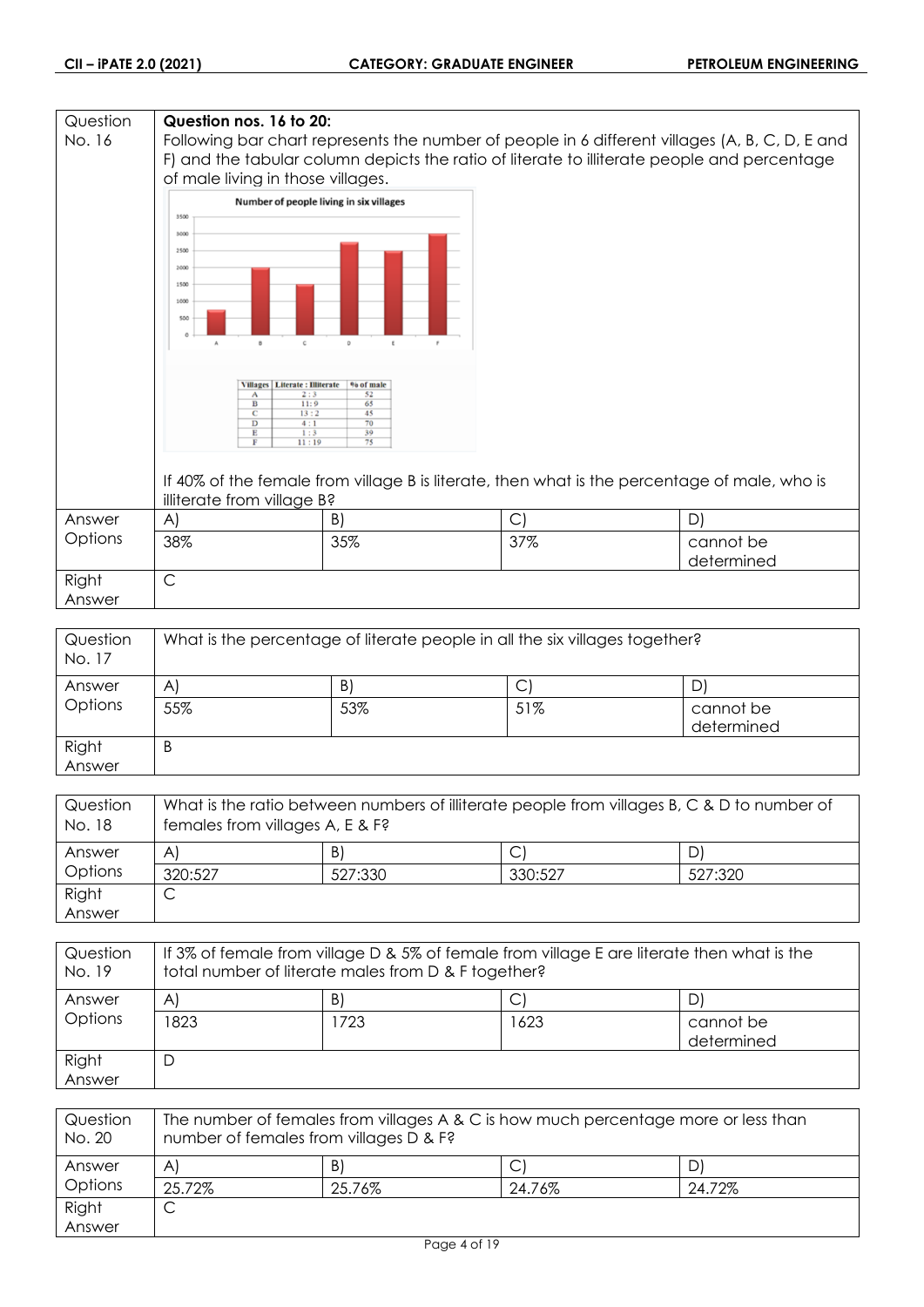| Question<br>No. 21 | A project plan results in a project schedule seems to be too long. If the project network<br>diagram cannot change but extra personnel resources is available, what is the best thing<br>to do? |                     |                   |                  |
|--------------------|-------------------------------------------------------------------------------------------------------------------------------------------------------------------------------------------------|---------------------|-------------------|------------------|
| Answer             | A                                                                                                                                                                                               | B.                  | С                 |                  |
| Options            | Fast track the<br>project                                                                                                                                                                       | Level the resources | Crash the project | Any other option |
| Right              | С                                                                                                                                                                                               |                     |                   |                  |
| Answer             |                                                                                                                                                                                                 |                     |                   |                  |

| Question<br>No. 22 | Which of the following is not Project Management's goal |                                                                    |                                                                       |                                           |
|--------------------|---------------------------------------------------------|--------------------------------------------------------------------|-----------------------------------------------------------------------|-------------------------------------------|
| Answer             | A                                                       | B                                                                  | С                                                                     |                                           |
| Options            | Keeping overall cost<br>within the budget               | Delivering the<br>project/goods to the<br>client at agreed<br>time | Maintaining a<br>satisfactory and well-<br>functioning<br>development | Avoiding<br>customer/client<br>complaints |
| Right<br>Answer    | D                                                       |                                                                    |                                                                       |                                           |

| Question<br>No. 23 | You have recently been named as Project Manager of a new project under a Contract.<br>The Project Management Unit (PMU) gave you the contract signed by the Customer and a<br>Statement of Work and asked you to go on with initiation. Which document should you<br>develop next? |                    |                        |                 |
|--------------------|------------------------------------------------------------------------------------------------------------------------------------------------------------------------------------------------------------------------------------------------------------------------------------|--------------------|------------------------|-----------------|
| Answer             | A                                                                                                                                                                                                                                                                                  | B)                 | C                      | D               |
| Options            | Project Manager<br>Plan                                                                                                                                                                                                                                                            | Milestone Schedule | <b>Project Charter</b> | Scope Statement |
| Right              |                                                                                                                                                                                                                                                                                    |                    |                        |                 |
| Answer             |                                                                                                                                                                                                                                                                                    |                    |                        |                 |

| Question<br>No. 24 | The analysis tool for a quality problem that involves selecting the problem, identifying major<br>categories of potential causes and associating likely specific causes is |                  |                 |            |
|--------------------|----------------------------------------------------------------------------------------------------------------------------------------------------------------------------|------------------|-----------------|------------|
| Answer             | $\mathsf{A}$                                                                                                                                                               | B)               |                 |            |
| Options            | Pareto chart                                                                                                                                                               | Fishbone diagram | Scatter diagram | Check list |
| Right              | B                                                                                                                                                                          |                  |                 |            |
| Answer             |                                                                                                                                                                            |                  |                 |            |

| Question<br>No. 25 | The Occupational Safety & Health Administration requires employers to have Hearing<br>Conservation Plans if the average 8-hour noise exposure is more than |        |        |       |
|--------------------|------------------------------------------------------------------------------------------------------------------------------------------------------------|--------|--------|-------|
| Answer             | A'                                                                                                                                                         | B)     |        |       |
| Options            | 1000 dB                                                                                                                                                    | 500 dB | 105 dB | 85 dB |
| Right              |                                                                                                                                                            |        |        |       |
| Answer             |                                                                                                                                                            |        |        |       |

| Question<br>No. 26 | Ammonia becomes an immediate danger to your life and health when it is present at the<br>following level or greater |        |         |          |
|--------------------|---------------------------------------------------------------------------------------------------------------------|--------|---------|----------|
| Answer             | $\mathsf{A}^{\cdot}$                                                                                                | B      |         |          |
| Options            | 10 ppm                                                                                                              | 30 ppm | 300 ppm | 1000 ppm |
| Right              |                                                                                                                     |        |         |          |
| Answer             |                                                                                                                     |        |         |          |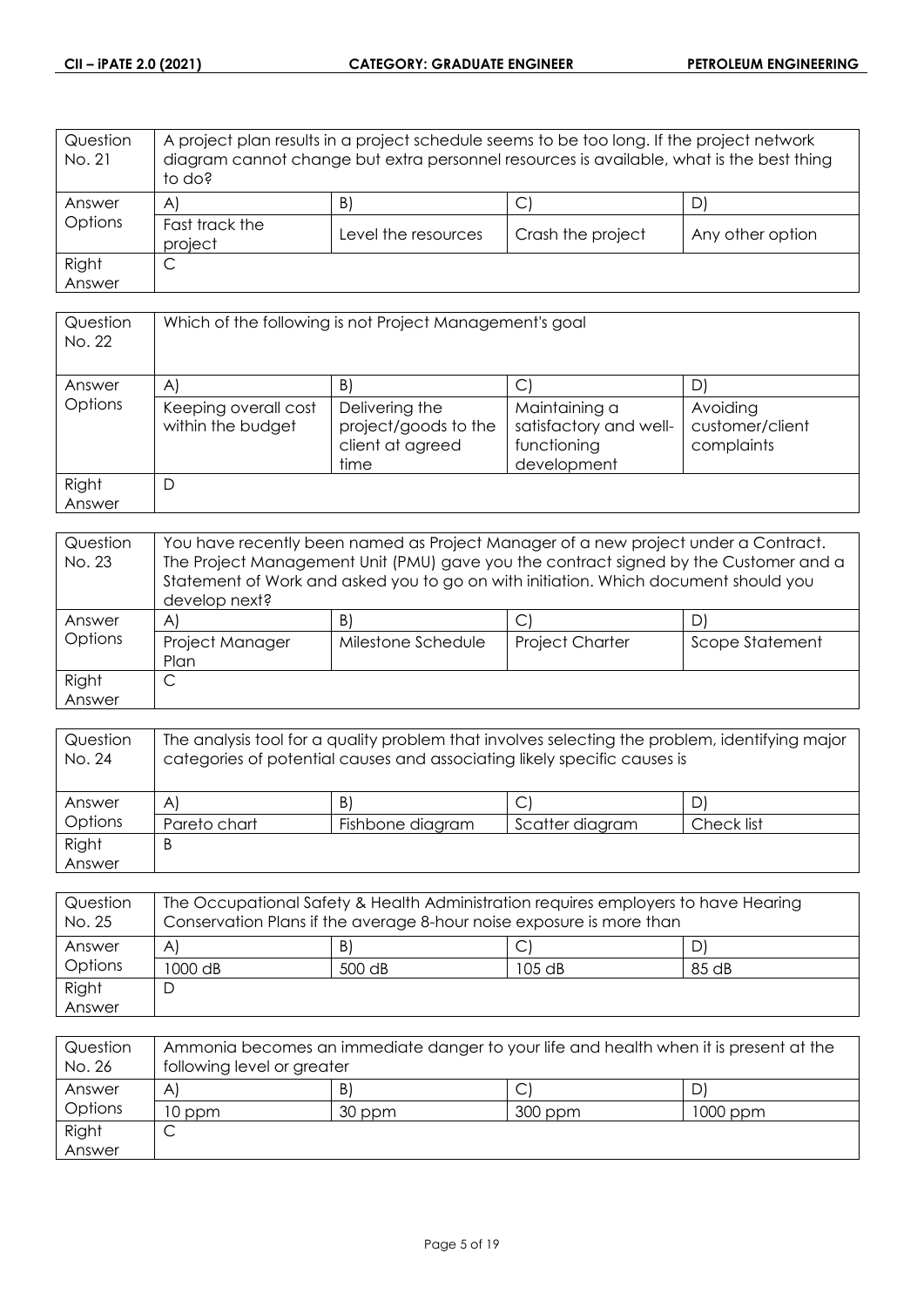| Question<br>No. 27 | Exposure to high levels of noise can lead to which of the following: |                              |                 |                  |
|--------------------|----------------------------------------------------------------------|------------------------------|-----------------|------------------|
| Answer             | $\mathsf{A}$                                                         | B)                           |                 | D                |
| Options            | High blood pressure                                                  | Gastrointestinal<br>problems | Chronic fatigue | All of the above |
| Right              |                                                                      |                              |                 |                  |
| Answer             |                                                                      |                              |                 |                  |

| Question<br>No. 28 | Which type of fire extinguishing system is most commonly used to protect areas containing<br>valuable equipment such as data processing rooms, telecommunications switches, and<br>process control rooms? |                                         |                               |                                              |
|--------------------|-----------------------------------------------------------------------------------------------------------------------------------------------------------------------------------------------------------|-----------------------------------------|-------------------------------|----------------------------------------------|
| Answer<br>Options  | A<br>Fixed extinguishing<br>systems                                                                                                                                                                       | B)<br>Portable<br>extinguishing systems | Hose extinguishing<br>systems | It's up to the<br>discretion the<br>employer |
| Right<br>Answer    | A                                                                                                                                                                                                         |                                         |                               |                                              |

| Question<br>No. 29 | If you need to wear glasses with your eye or face protection, which of the following options<br>is acceptable                                           |                                                              |                                                                                              |                  |
|--------------------|---------------------------------------------------------------------------------------------------------------------------------------------------------|--------------------------------------------------------------|----------------------------------------------------------------------------------------------|------------------|
| Answer             | $\mathsf{A}$                                                                                                                                            | B)                                                           | С                                                                                            | $\mathsf{D}$     |
| Options            | Wearing prescription<br>spectacles with side<br>shields and<br>protective lenses<br>that meet safety<br>requirements and<br>also correct your<br>vision | Wearing goggles<br>that fit comfortably<br>over your glasses | Wearing goggles<br>that have corrective<br>lenses mounted<br>behind the<br>protective lenses | All of the above |
| Right<br>Answer    | D                                                                                                                                                       |                                                              |                                                                                              |                  |

| Question | Under which Section of Environment Pollution Act, the CPCB can issue the directions |            |            |           |
|----------|-------------------------------------------------------------------------------------|------------|------------|-----------|
| No. 30   | directly to industries                                                              |            |            |           |
| Answer   | $\mathsf{A}^{\scriptscriptstyle{\parallel}}$                                        | B)         |            | DI        |
| Options  | Section 16                                                                          | Section 18 | Section 11 | Section 5 |
| Right    | C                                                                                   |            |            |           |
| Answer   |                                                                                     |            |            |           |

| Question<br>No. 31 | Which of these divisions of Pollution Control Implementation deals with Air Polluting<br>Industries |            |             |           |
|--------------------|-----------------------------------------------------------------------------------------------------|------------|-------------|-----------|
| Answer             | A                                                                                                   | B)         | C           |           |
| Options            | $PCI -$                                                                                             | $PCI - II$ | $PCI - III$ | SSI & Law |
| Right              | B                                                                                                   |            |             |           |
| Answer             |                                                                                                     |            |             |           |

| Question<br>No. 32 | The Kyoto Protocol is an international treaty which extends the United Nations<br>Framework Convention on Climate Change (UNFCCC). In which year the convention<br>held? |      |      |      |
|--------------------|--------------------------------------------------------------------------------------------------------------------------------------------------------------------------|------|------|------|
| Answer             | $\mathsf{A}$                                                                                                                                                             | B)   | С    |      |
| Options            | 1987                                                                                                                                                                     | 1995 | 1992 | 1997 |
| Right              | ◡                                                                                                                                                                        |      |      |      |
| Answer             |                                                                                                                                                                          |      |      |      |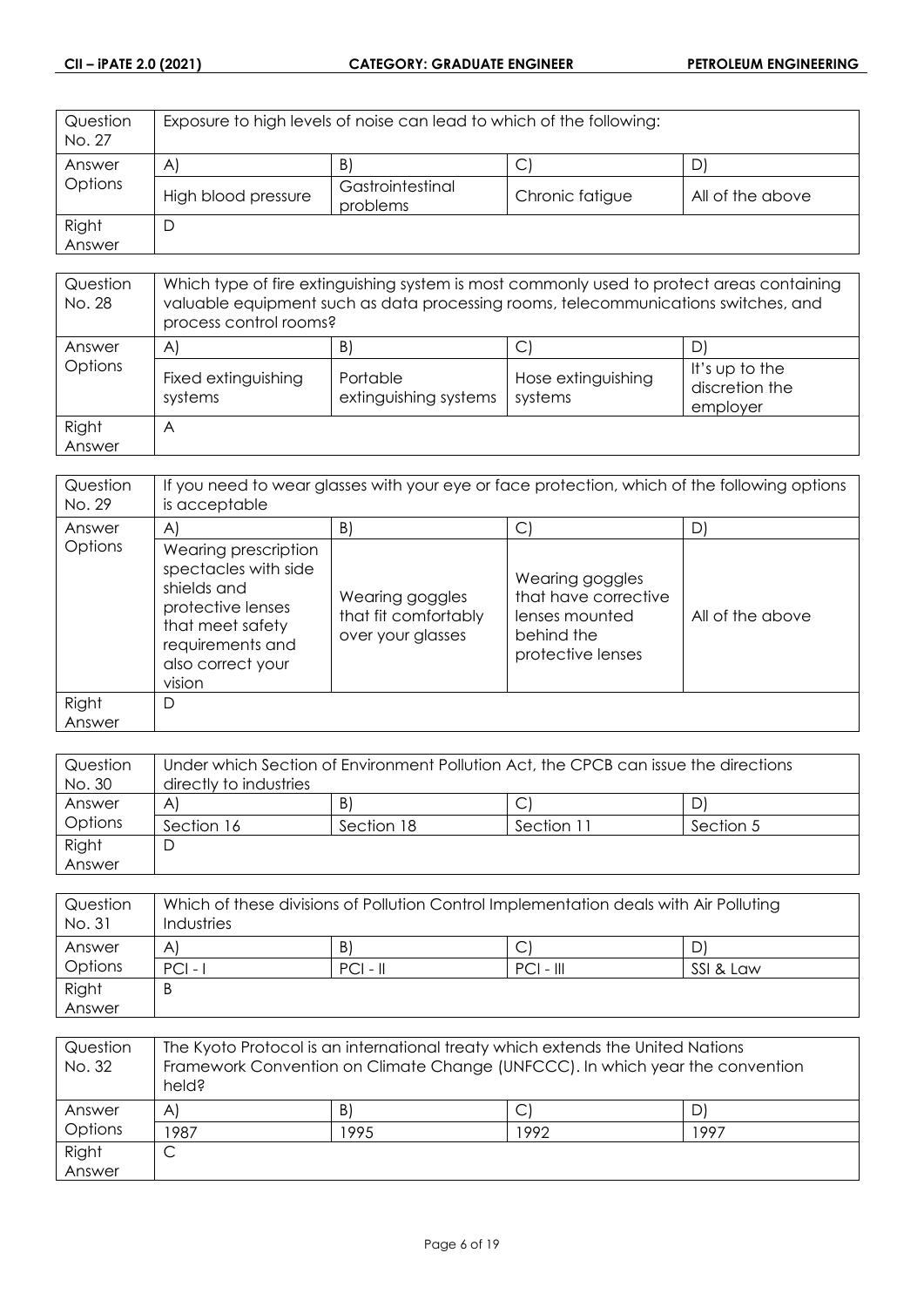| Question<br>No. 33 | What is the harm from manipulation of Earth's Ozone layer?                  |                                                          |                                                                               |                                                                     |
|--------------------|-----------------------------------------------------------------------------|----------------------------------------------------------|-------------------------------------------------------------------------------|---------------------------------------------------------------------|
| Answer             | $\mathsf{A}$                                                                | $\vert B \rangle$                                        |                                                                               | D.                                                                  |
| Options            | The average<br>temperature of<br>Earth's surface will<br>increase gradually | The Oxygen content<br>of the atmosphere<br>will decrease | Increased amount of<br>Ultraviolet radiation<br>will reach earth's<br>surface | Sea level will rise as<br>the polar ice caps<br>will gradually melt |
| Right              | C                                                                           |                                                          |                                                                               |                                                                     |
| Answer             |                                                                             |                                                          |                                                                               |                                                                     |

| Question<br>No. 34 | Which of the following would not represent the cash outflows for the business? |                      |                     |                     |
|--------------------|--------------------------------------------------------------------------------|----------------------|---------------------|---------------------|
| Answer             | $\mathsf{A}$                                                                   | B                    | ◡                   |                     |
| Options            | Purchase of building                                                           | The sale of land for | Retirement of long- | The payment of cash |
|                    | for cash                                                                       | cash                 | term debt           | for dividends       |
| Right              | B                                                                              |                      |                     |                     |
| Answer             |                                                                                |                      |                     |                     |

| Question<br>No. 35 | Which one of the following tangible fixed assets would not normally be depreciated? |           |      |           |
|--------------------|-------------------------------------------------------------------------------------|-----------|------|-----------|
| Answer             | A                                                                                   | B         |      |           |
| Options            | <b>Buildings</b>                                                                    | Machinery | Land | Equipment |
| Right              | ◡                                                                                   |           |      |           |
| Answer             |                                                                                     |           |      |           |

| Question<br>No. 36 | A Profit is earned if? |                |                     |                |
|--------------------|------------------------|----------------|---------------------|----------------|
| Answer             | A                      | $\mathsf{B}$   | ◡                   |                |
| Options            | Assets exceed          | Income exceeds | Cash Inflow exceeds | Income exceeds |
|                    | Expenditure            | Expenditure    | Cash Outflow        | Liabilities    |
| Right              | B                      |                |                     |                |
| Answer             |                        |                |                     |                |

| Question<br>No. 37 | Which of the following budgets is normally prepared first? |              |                                 |                           |
|--------------------|------------------------------------------------------------|--------------|---------------------------------|---------------------------|
| Answer             | $\mathsf{A}$                                               | B)           |                                 | D                         |
| Options            | Cash budget                                                | Sales budget | Merchandise<br>purchases budget | Selling expense<br>budget |
| Right<br>Answer    | B                                                          |              |                                 |                           |

| Question<br>No. 38 | What is the correct sequence in the formation of a contract? |                                                    |                                                    |                                                    |
|--------------------|--------------------------------------------------------------|----------------------------------------------------|----------------------------------------------------|----------------------------------------------------|
| Answer             | A'                                                           | B                                                  |                                                    | D                                                  |
| Options            | Offer, acceptance,<br>agreement,<br>consideration.           | Agreement,<br>consideration, offer,<br>acceptance. | Offer, agreement,<br>consideration,<br>acceptance. | Offer, acceptance,<br>consideration,<br>agreement. |
| Right              | D                                                            |                                                    |                                                    |                                                    |
| Answer             |                                                              |                                                    |                                                    |                                                    |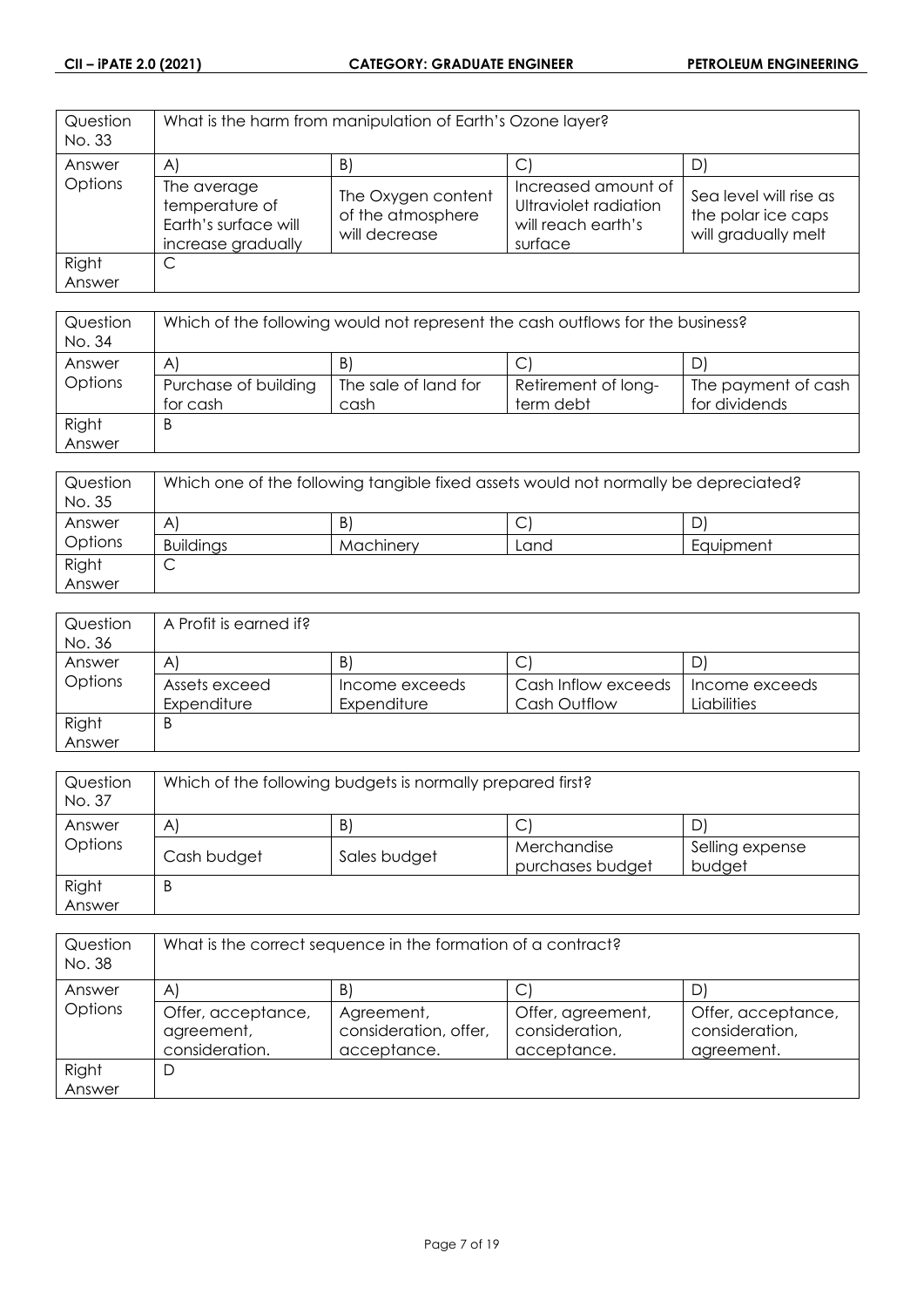| Question<br>No. 39 | Which of the following answers is most accurate description of arbitration?                        |                                                                                                                              |                                                                                      |                                                                                        |
|--------------------|----------------------------------------------------------------------------------------------------|------------------------------------------------------------------------------------------------------------------------------|--------------------------------------------------------------------------------------|----------------------------------------------------------------------------------------|
| Answer             | A)                                                                                                 | B)                                                                                                                           | С                                                                                    | D)                                                                                     |
| Options            | An informal meeting<br>between the parties<br>involving a<br>discussion to sort out<br>the dispute | An adjucative<br>process where the<br>parties submit their<br>disputes for a<br>binding decision to<br>an impartial tribunal | A meeting between<br>the parties where an<br>impartial third party<br>gives decision | An impartial umpire<br>selected to decide<br>after hearing the<br>dispute from parties |
| Right              | B                                                                                                  |                                                                                                                              |                                                                                      |                                                                                        |
| Answer             |                                                                                                    |                                                                                                                              |                                                                                      |                                                                                        |

| Question<br>No. 40 | Which of the following answers is not type of alternative dispute resolution? |                   |              |           |
|--------------------|-------------------------------------------------------------------------------|-------------------|--------------|-----------|
| Answer             | A                                                                             | B)                | ◡            |           |
| Options            | Arbitration                                                                   | Court proceedings | Conciliation | Mediation |
| Right              | B                                                                             |                   |              |           |
| Answer             |                                                                               |                   |              |           |

| Question<br>No. 41 | The equation of state for n moles of an ideal gas is PV =nRT, where R is the universal gas<br>constant and all other quantities have their usual meanings. What are the dimensions of R? |                                  |                             |                     |
|--------------------|------------------------------------------------------------------------------------------------------------------------------------------------------------------------------------------|----------------------------------|-----------------------------|---------------------|
| Answer<br>Options  | A<br>$M0LT-2 K-1$ mol-1                                                                                                                                                                  | B<br>$M^{0}[2T-2K^{-1}mol^{-1}]$ | $ML^{2}T-2$ K $-1$ mol $-1$ | $ML-2T-2$ K-1 mol-1 |
| Right<br>Answer    | ٮ                                                                                                                                                                                        |                                  |                             |                     |

| Question<br>No. 42 | A cylindrical tube open at both ends has fundamental frequency n. If one of the ends is<br>closed, the fundamental frequency will become |    |    |    |
|--------------------|------------------------------------------------------------------------------------------------------------------------------------------|----|----|----|
| Answer             | A                                                                                                                                        | B) | ◡  | D' |
| Options            | n/2                                                                                                                                      | 2n | 4n |    |
| Right              |                                                                                                                                          |    |    |    |
| Answer             |                                                                                                                                          |    |    |    |

| Question<br>No. 43 | The speed of sound in a gas is V and the root mean square speed of the gas molecules is<br>$V_{rms}$ . If the ratio of the specific heats of the gas is 1.5, then the ratio of V: $V_{rms}$ will be |     |     |      |
|--------------------|-----------------------------------------------------------------------------------------------------------------------------------------------------------------------------------------------------|-----|-----|------|
| Answer             | A                                                                                                                                                                                                   | B)  |     |      |
| Options            | :2                                                                                                                                                                                                  | 1:3 | :√2 | l:√3 |
| Right              |                                                                                                                                                                                                     |     |     |      |
| Answer             |                                                                                                                                                                                                     |     |     |      |

| Question<br>No. 44 | Which of the following phenomena gives evidence of the molecular structure of the<br>matter? |                  |             |              |
|--------------------|----------------------------------------------------------------------------------------------|------------------|-------------|--------------|
| Answer             | A                                                                                            | $\vert B \vert$  | C           |              |
| Options            | Brownian motion                                                                              | <b>Diffusion</b> | Evaporation | All of these |
| Right              | ◡                                                                                            |                  |             |              |
| Answer             |                                                                                              |                  |             |              |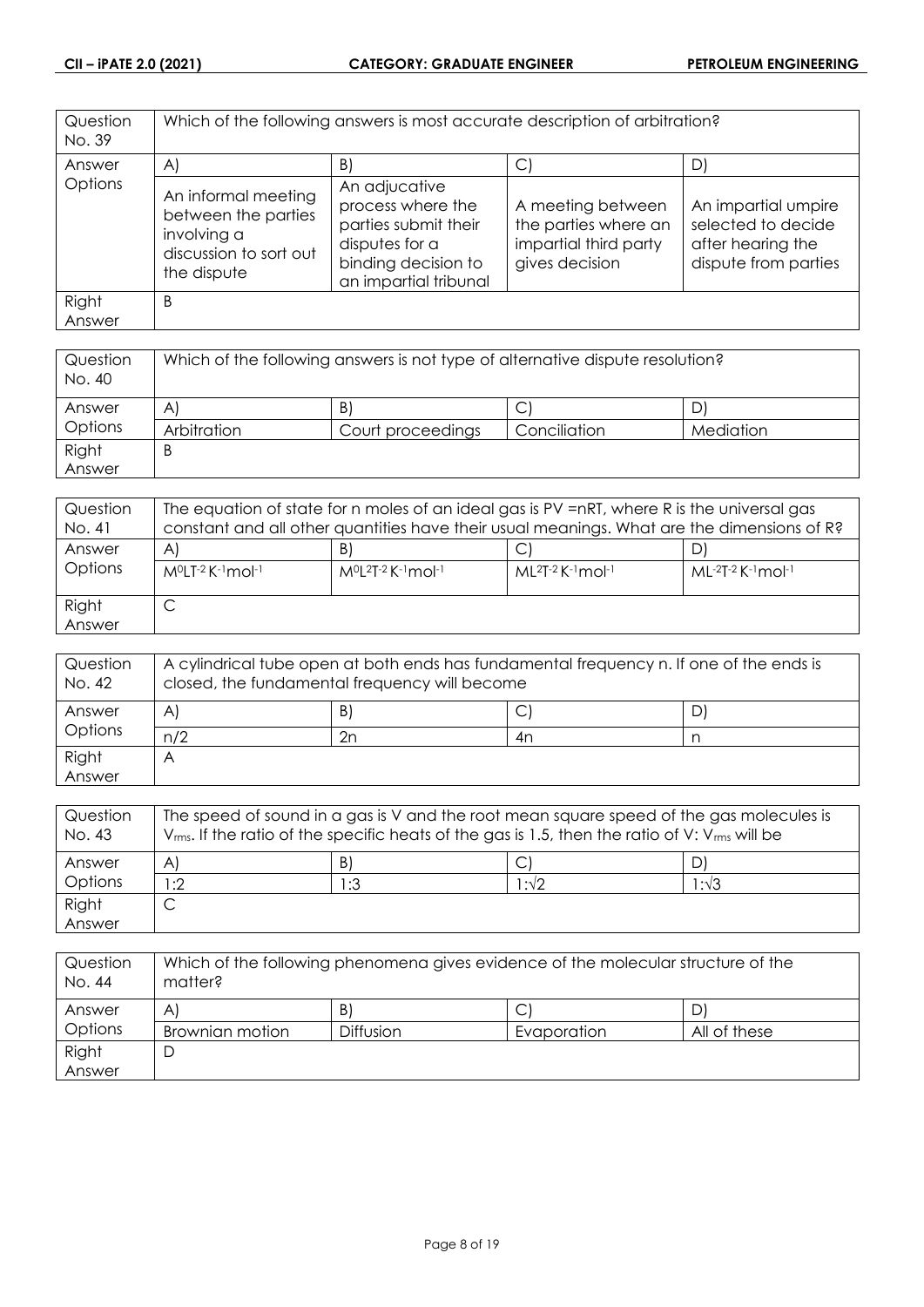| Question | Starting with the same initial conditions, an ideal gas expands from volume $V_1$ to $V_2$ in three |                   |                   |                   |
|----------|-----------------------------------------------------------------------------------------------------|-------------------|-------------------|-------------------|
| No. 45   | different ways. The work done by the gas is $W_1$ if the process is purely isobaric, $W_2$ if the   |                   |                   |                   |
|          | process is purely isochoric and W <sub>3</sub> if the process is purely adiabatic. Then             |                   |                   |                   |
| Answer   | $\mathsf{A}$                                                                                        | B)                |                   | DI                |
| Options  | $W_1 > W_2 > W_3$                                                                                   | $W_2 > W_1 > W_3$ | $W_1 > W_3 > W_2$ | $W_3 > W_1 > W_2$ |
| Right    | C                                                                                                   |                   |                   |                   |
| Answer   |                                                                                                     |                   |                   |                   |

| Question<br>No. 46 | A vessel contains a mixture of 1 mole of oxygen and two moles of nitrogen at 300K. The<br>ratio of the rotational kinetic energy per $O_2$ molecule to that per $N_2$ molecule is |     |     |                                                             |
|--------------------|-----------------------------------------------------------------------------------------------------------------------------------------------------------------------------------|-----|-----|-------------------------------------------------------------|
| Answer             | A                                                                                                                                                                                 | B)  |     |                                                             |
| Options            | 1:1                                                                                                                                                                               | 1:2 | 2:1 | Depends on the<br>moment of inertia of<br>the two molecules |
| Right<br>Answer    | $\forall$                                                                                                                                                                         |     |     |                                                             |

| Question | In a test experiment on a model aeroplane in a wind tunnel, the flow speeds on the lower                   |               |                          |                               |
|----------|------------------------------------------------------------------------------------------------------------|---------------|--------------------------|-------------------------------|
| No. 47   | and upper surfaces of the wing are v and $\sqrt{2}v$ respectively. If the density of air is $\rho$ and the |               |                          |                               |
|          | surface area of the wing is A, the dynamic life on the wing is given by                                    |               |                          |                               |
| Answer   | A                                                                                                          | B             |                          |                               |
| Options  | (ρ ν <sup>2</sup> Α)/√2                                                                                    | $(p v^2 A)/2$ | $2\rho$ v <sup>2</sup> A | $\sqrt{2}$ o v <sup>2</sup> A |
| Right    | Β                                                                                                          |               |                          |                               |
| Answer   |                                                                                                            |               |                          |                               |

| Question | A boy whirls a stone in a horizontal circle 2m above the ground by means of a string 1.25m  |                     |                                                                                     |                     |
|----------|---------------------------------------------------------------------------------------------|---------------------|-------------------------------------------------------------------------------------|---------------------|
| No. 48   | long. The string breaks and the stone flies off horizontally, striking the ground 10m away. |                     |                                                                                     |                     |
|          |                                                                                             |                     | What is the magnitude of the centripetal acceleration during circular motion? (Take |                     |
|          | $g=10m/s^2$                                                                                 |                     |                                                                                     |                     |
| Answer   | $\mathsf{A}$                                                                                | $\vert B \vert$     | $\mathsf{C}^1$                                                                      | D                   |
| Options  | 400m/s <sup>2</sup>                                                                         | 300m/s <sup>2</sup> | 200m/s <sup>2</sup>                                                                 | 100m/s <sup>2</sup> |
| Right    | С                                                                                           |                     |                                                                                     |                     |
| Answer   |                                                                                             |                     |                                                                                     |                     |

| Question<br>No. 49 | Radium (with Atomic no. = 87, Mass No. = 221) undergoes radioactive decay with a half-life<br>of 4 days. The probability that a Ra nucleus will disintegrate in 8 days is |     |    |  |
|--------------------|---------------------------------------------------------------------------------------------------------------------------------------------------------------------------|-----|----|--|
| Answer             | A'                                                                                                                                                                        | B.  |    |  |
| Options            | /4                                                                                                                                                                        | 3/4 | 72 |  |
| Right              | B                                                                                                                                                                         |     |    |  |
| Answer             |                                                                                                                                                                           |     |    |  |

| Question<br>No. 50 | A tunnel is dug along the diameter of the earth. An object is held in the tunnel at a<br>distance x from the centre of the earth. The magnitude of the gravitational force on the<br>object is proportional to |         |  |       |
|--------------------|----------------------------------------------------------------------------------------------------------------------------------------------------------------------------------------------------------------|---------|--|-------|
| Answer             | $\mathsf{A}$                                                                                                                                                                                                   | B       |  |       |
| Options            | $\sqrt{x}$                                                                                                                                                                                                     | $1/x^2$ |  | $x^2$ |
| Right              |                                                                                                                                                                                                                |         |  |       |
| Answer             |                                                                                                                                                                                                                |         |  |       |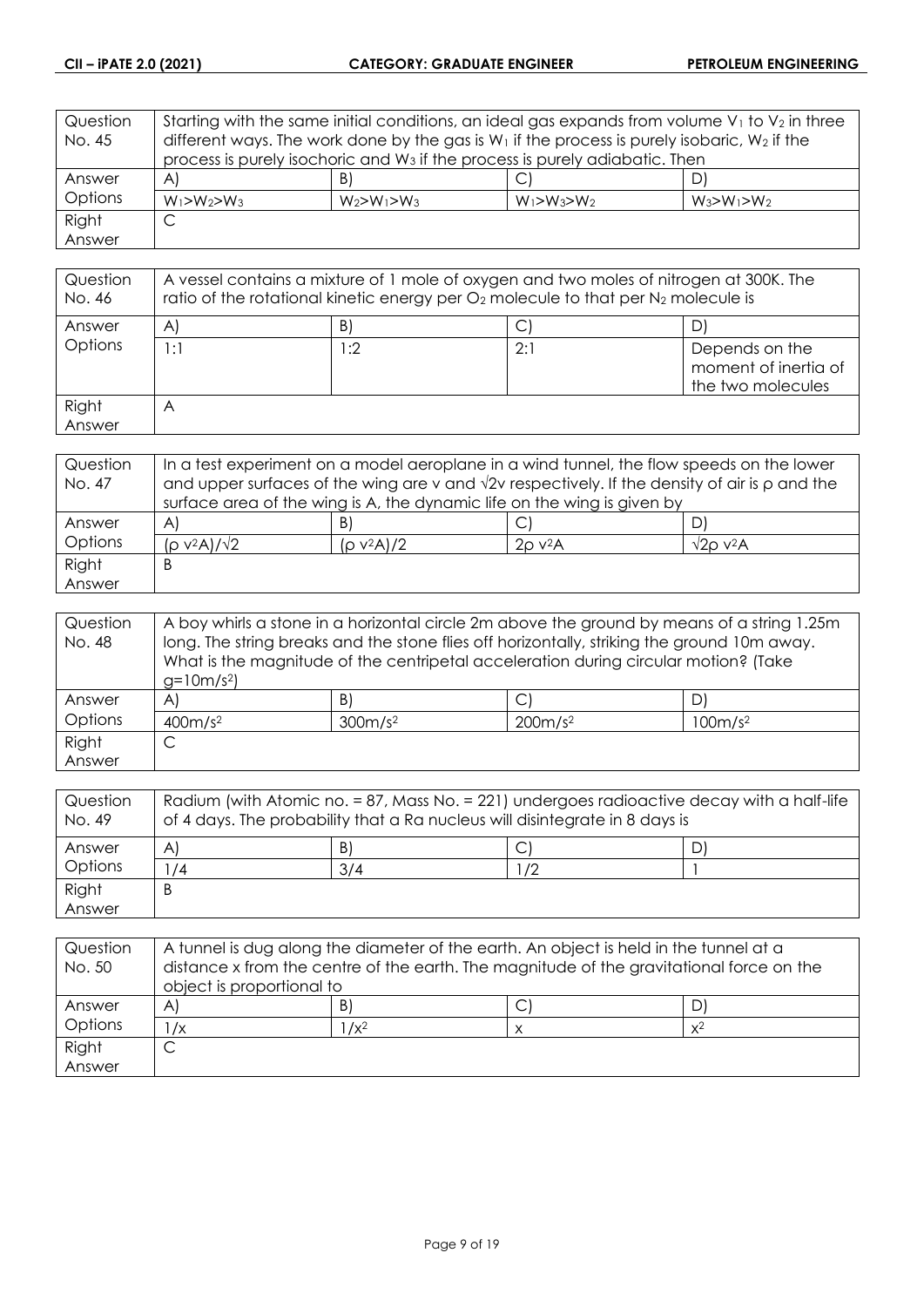| Question | Natural gas can be obtained from Gas well head as also as from crude oil well head.       |                 |                     |                    |
|----------|-------------------------------------------------------------------------------------------|-----------------|---------------------|--------------------|
| No. 51   | Natural gas recovered along with crude oil from oil wells is called wet natural gas which |                 |                     |                    |
|          | has a higher<br>compared to the dry natural gas.                                          |                 |                     |                    |
| Answer   | $\mathsf{A}$                                                                              | $\vert B \vert$ | С                   | DI                 |
| Options  | calorific value                                                                           | unsaturated     | quantity of propane | quantity of butane |
|          |                                                                                           | hydrocarbon     |                     |                    |
|          |                                                                                           | content         |                     |                    |
| Right    | A                                                                                         |                 |                     |                    |
| Answer   |                                                                                           |                 |                     |                    |

| Question<br>No. 52 | In chemical and petroleum industries, different types of gases need to handled - toxic gas,<br>sour gas, sweet gas, casing head gas, acid gas etc. Sour gas is |                          |                                                                                              |                                                                                |  |
|--------------------|----------------------------------------------------------------------------------------------------------------------------------------------------------------|--------------------------|----------------------------------------------------------------------------------------------|--------------------------------------------------------------------------------|--|
| Answer             | A)                                                                                                                                                             | B)<br>D)                 |                                                                                              |                                                                                |  |
| Options            | Chlorine gas                                                                                                                                                   | Hydrogen Chloride<br>gas | Natural gas of sour<br>taste due to<br>presence of Carbon<br>Di Oxide and<br>mercaptan in it | Natural gas with<br>presence of another<br>gas whose smell is of<br>rotten egg |  |
| Right<br>Answer    |                                                                                                                                                                |                          |                                                                                              |                                                                                |  |

| Question<br>No. 53 | What is the function of Oil Field Heater Treater?                                                                            |                                                                                 |                                                           |                                                                        |
|--------------------|------------------------------------------------------------------------------------------------------------------------------|---------------------------------------------------------------------------------|-----------------------------------------------------------|------------------------------------------------------------------------|
| Answer<br>Options  | A)<br>Heating & treating<br>crude oil to get all<br>the components of<br>crude oil like<br>Gasoline, Kerosene,<br>Diesel etc | $\vert B \vert$<br>Heating & treating<br>crude oil to remove<br>all the heavies | C<br>Heating & treating<br>crude oil to separate<br>water | D)<br>Heating & treating<br>crude oil to separate<br>all lighter gases |
| Right<br>Answer    | С                                                                                                                            |                                                                                 |                                                           |                                                                        |

| Question<br>No. 54 | If the API gravity of a one sample of crude oil is 50, what is the specific gravity of the liquid? |      |        |      |
|--------------------|----------------------------------------------------------------------------------------------------|------|--------|------|
| Answer             | A                                                                                                  | B)   |        | D    |
| Options            | 0.7796                                                                                             | .283 | 0.6867 | .456 |
| Right              | Α                                                                                                  |      |        |      |
| Answer             |                                                                                                    |      |        |      |

| Question | In India, different gases are used as fuel e.g. LPG, LNG, CNG etc. LNG & CNG are |                     |                  |                  |
|----------|----------------------------------------------------------------------------------|---------------------|------------------|------------------|
| No. 55   | predominantly Methane whereas LPG is mainly a mixture of                         |                     |                  |                  |
| Answer   | B)<br>A)<br>C                                                                    |                     |                  |                  |
| Options  | high boiling olefins &                                                           | butane with small % | Propane & ethane | propane & butane |
|          | naphthenes                                                                       | of pentane          |                  |                  |
| Right    | D                                                                                |                     |                  |                  |
| Answer   |                                                                                  |                     |                  |                  |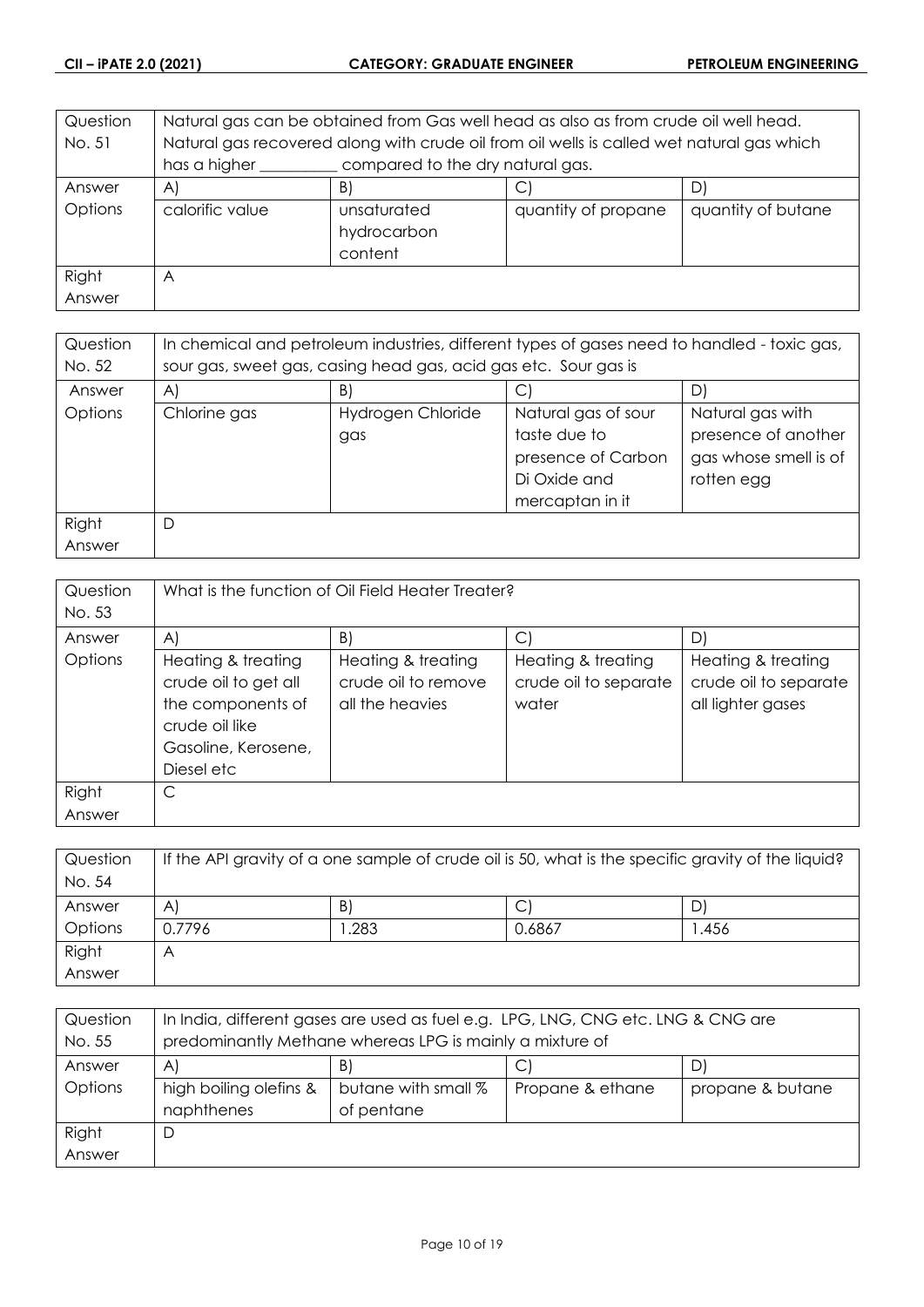| Question<br>No. 56 | What is the average molecular weight of a gas (from one gas wellhead) whose<br>composition (volume %) is: Methane: 80%; H <sub>2</sub> : 10%; and CO <sub>2</sub> : 10% |     |    |      |
|--------------------|-------------------------------------------------------------------------------------------------------------------------------------------------------------------------|-----|----|------|
| Answer             | $\vert B \rangle$<br>$\mathsf{A}$<br>D                                                                                                                                  |     |    |      |
| Options            | 7.4                                                                                                                                                                     | . 6 | 18 | 19.2 |
| Right              | A                                                                                                                                                                       |     |    |      |
| Answer             |                                                                                                                                                                         |     |    |      |

| Question | Two reservoirs are connected by 2 pipes of the same length laid in parallel. The diameters         |                                                                                       |       |       |  |
|----------|----------------------------------------------------------------------------------------------------|---------------------------------------------------------------------------------------|-------|-------|--|
| No. 57   |                                                                                                    | of the pipe are 10 cm and 30 cm respectively. If the discharge through 10 cm diameter |       |       |  |
|          | pipe is 0.01 $\mathrm{m}^3$ / sec, what will be the discharge (m3/ sec) through 30 cm pipe? Assume |                                                                                       |       |       |  |
|          | that f is the same for both pipes.                                                                 |                                                                                       |       |       |  |
| Answer   | $\mathsf{A}$                                                                                       | B)                                                                                    | С     |       |  |
| Options  | 0.256                                                                                              | 0.156                                                                                 | 0.056 | 0.166 |  |
| Right    | B                                                                                                  |                                                                                       |       |       |  |
| Answer   |                                                                                                    |                                                                                       |       |       |  |

| Question<br>No. 58 | There are two important terms Octane number and Cetane number (of fuel) which are<br>very significant for running motor engines. Which of the following has the highest octane |                   |         |           |
|--------------------|--------------------------------------------------------------------------------------------------------------------------------------------------------------------------------|-------------------|---------|-----------|
|                    | number?                                                                                                                                                                        |                   |         |           |
| Answer             | A'                                                                                                                                                                             | $\vert B \vert$   | C       |           |
| Options            | <i>i-paraffins</i>                                                                                                                                                             | <b>Naphthenes</b> | Olefins | Aromatics |
|                    |                                                                                                                                                                                |                   |         |           |
| Right              | D                                                                                                                                                                              |                   |         |           |
| Answer             |                                                                                                                                                                                |                   |         |           |

| Question | What is slug flow?       |                       |                     |                      |
|----------|--------------------------|-----------------------|---------------------|----------------------|
| No. 59   |                          |                       |                     |                      |
| Answer   | $\mathsf{A}$             | $\vert B \vert$       | $\vert$ C           | D)                   |
| Options  | A flow pattern in        | A stable flow pattern | A flow system which | An unstable flow     |
|          | which very high          | with gas flowing      | suddenly stops at a | pattern in which the |
|          | quantities of sand       | above the liquid      | time of shut down.  | liquid part of a     |
|          | has entered the well     | phase.                |                     | multiphase mix fully |
|          | and mix with the         |                       |                     | fills the pipe cross |
|          | fluids to form a slurry. |                       |                     | section.             |
| Right    | D                        |                       |                     |                      |
| Answer   |                          |                       |                     |                      |

| Question | There are different units for measuring Oil & gas flow. For measuring gas flow, units used are |    |     |   |
|----------|------------------------------------------------------------------------------------------------|----|-----|---|
| No. 60   | MMSCFD, MMSCMD etc. For measuring crude oil flow, units used are standard barrel (bbl),        |    |     |   |
|          | gallons etc. How many gallons are equal to 1 standard barrel (bbl)?                            |    |     |   |
| Answer   | $\mathsf{A}$                                                                                   | B) |     | D |
| Options  | 159                                                                                            | 42 | 5.8 | O |
| Right    | B                                                                                              |    |     |   |
| Answer   |                                                                                                |    |     |   |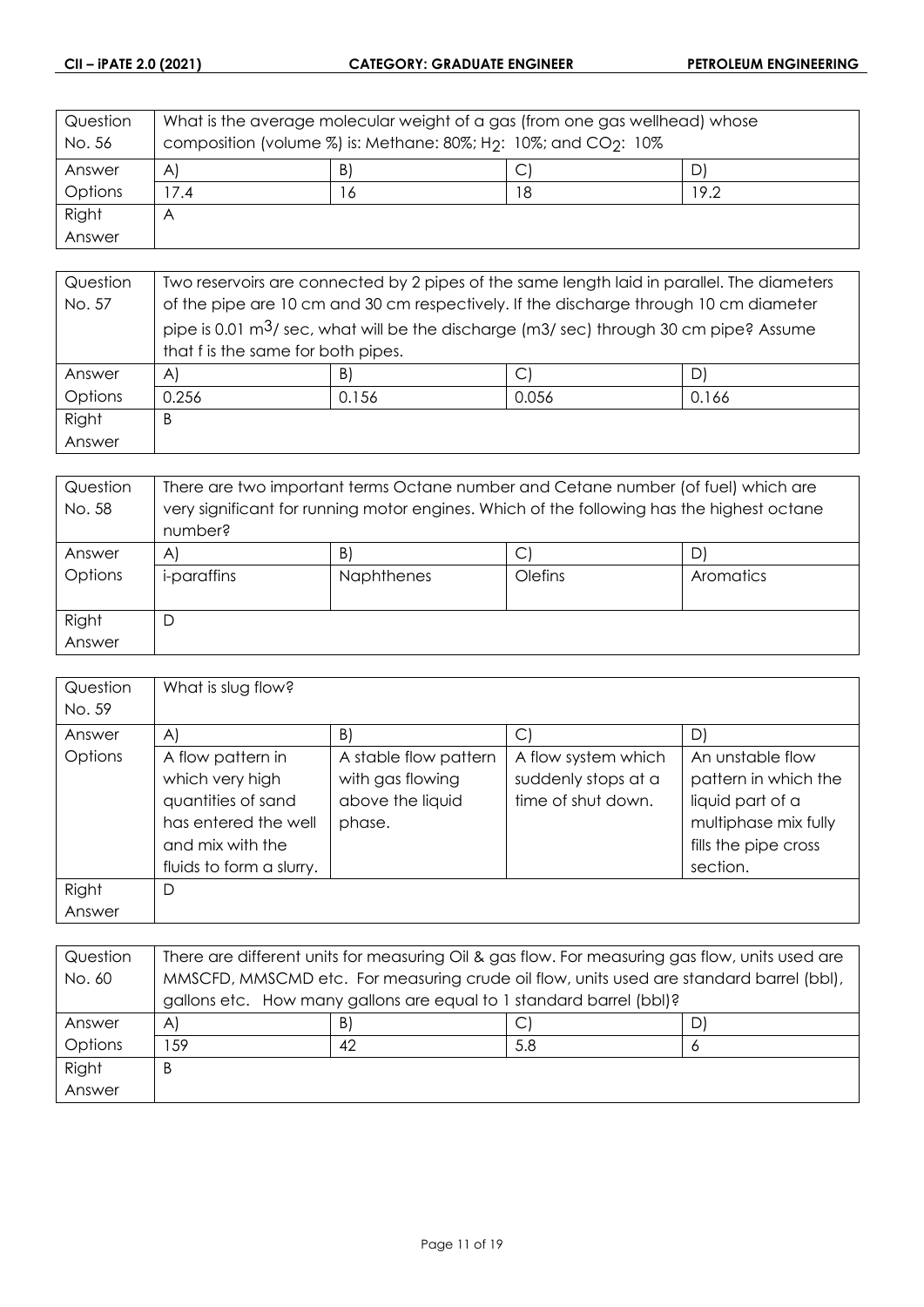| Question | In offshore drilling, a Semi-Submersible Rig is a drilling rig that is used to drill wells in water |                 |           |           |
|----------|-----------------------------------------------------------------------------------------------------|-----------------|-----------|-----------|
| No. 61   | depths inaccessible to jack-up rigs. At what water depth Semi-submersible drilling rigs are         |                 |           |           |
|          | used?                                                                                               |                 |           |           |
| Answer   | $\mathsf{A}$                                                                                        | $\vert B \vert$ |           | D)        |
| Options  | 20,000 ft                                                                                           | :1 200, I       | 10,000 ft | 32,000 ft |
| Right    | С                                                                                                   |                 |           |           |
| Answer   |                                                                                                     |                 |           |           |

| Question | During drilling, sometimes pressure of an oil or gas well overcomes the hydrostatic pressure |            |            |            |
|----------|----------------------------------------------------------------------------------------------|------------|------------|------------|
| No. 62   | exerted on it by the drilling fluid. Which term suits the situation?                         |            |            |            |
| Answer   | B)<br>C<br>A                                                                                 |            |            |            |
| Options  | a kick                                                                                       | an outflow | a spew out | a wash out |
| Right    | Α                                                                                            |            |            |            |
| Answer   |                                                                                              |            |            |            |

| Question | In a typical lay barge what is the normal rate of pipe laying (say for a 24 inch line)? |             |              |                |
|----------|-----------------------------------------------------------------------------------------|-------------|--------------|----------------|
| No. 63   |                                                                                         |             |              |                |
| Answer   | B.<br>A                                                                                 |             |              |                |
| Options  | 10 km per day                                                                           | 30 km / day | 2 km per day | 0.5 km per day |
| Right    | ◡                                                                                       |             |              |                |
| Answer   |                                                                                         |             |              |                |

| Question | FPSO project is better than Offshore Platform for the reason (s) |                             |                            |                 |
|----------|------------------------------------------------------------------|-----------------------------|----------------------------|-----------------|
| No. 64   |                                                                  |                             |                            |                 |
| Answer   | A.                                                               | B)                          | C                          | DI              |
| Options  | Abandonment costs                                                | FPSO <sub>s</sub> can evade | FPSO <sub>s</sub> can move | All the options |
|          | are less than for fixed                                          | harsh weather               | from field to field        |                 |
|          | platforms                                                        |                             |                            |                 |
| Right    | D                                                                |                             |                            |                 |
| Answer   |                                                                  |                             |                            |                 |

| Question | Selection of offshore platform depends on many factors. On which of the following factors |                                                     |  |  |  |
|----------|-------------------------------------------------------------------------------------------|-----------------------------------------------------|--|--|--|
| No. 65   | this selection does not depend?                                                           |                                                     |  |  |  |
| Answer   | B)<br>C<br>D)<br>A                                                                        |                                                     |  |  |  |
| Options  | Sea bed condition                                                                         | Reservoir fluid<br>Water depth<br>Best case weather |  |  |  |
|          | properties<br>forecast                                                                    |                                                     |  |  |  |
| Right    | Β                                                                                         |                                                     |  |  |  |
| Answer   |                                                                                           |                                                     |  |  |  |

| Question | A lot of elements and minerals may be present in petroleum depending on the oil & gas |                                      |                            |                                      |
|----------|---------------------------------------------------------------------------------------|--------------------------------------|----------------------------|--------------------------------------|
| No. 66   | field location. The main elements present are:                                        |                                      |                            |                                      |
| Answer   | A)                                                                                    | B)                                   | C                          | D)                                   |
| Options  | C:<br>Approx 84 %;                                                                    | C: Approx 84 $\%$ ;                  | $H_2$ : Approx 84 %;       | $H_2$ : Approx 84 %;                 |
|          | $O_2$ , $N_2$ & S: Approx                                                             | $H_2$ : Approx 14%;                  | $O_2$ , $N_2$ & S : Approx | $C:$ Approx 14%;                     |
|          | $14\%$ :                                                                              | $O_2$ , N <sub>2</sub> , S & others: | $14\%;$                    | $O_2$ , N <sub>2</sub> , S & others: |
|          | $H2$ & others :                                                                       | Approx 2%                            | C & others: Approx         | Approx 2%                            |
|          | Approx 2%;                                                                            |                                      | $2\%$                      |                                      |
| Right    | B                                                                                     |                                      |                            |                                      |
| Answer   |                                                                                       |                                      |                            |                                      |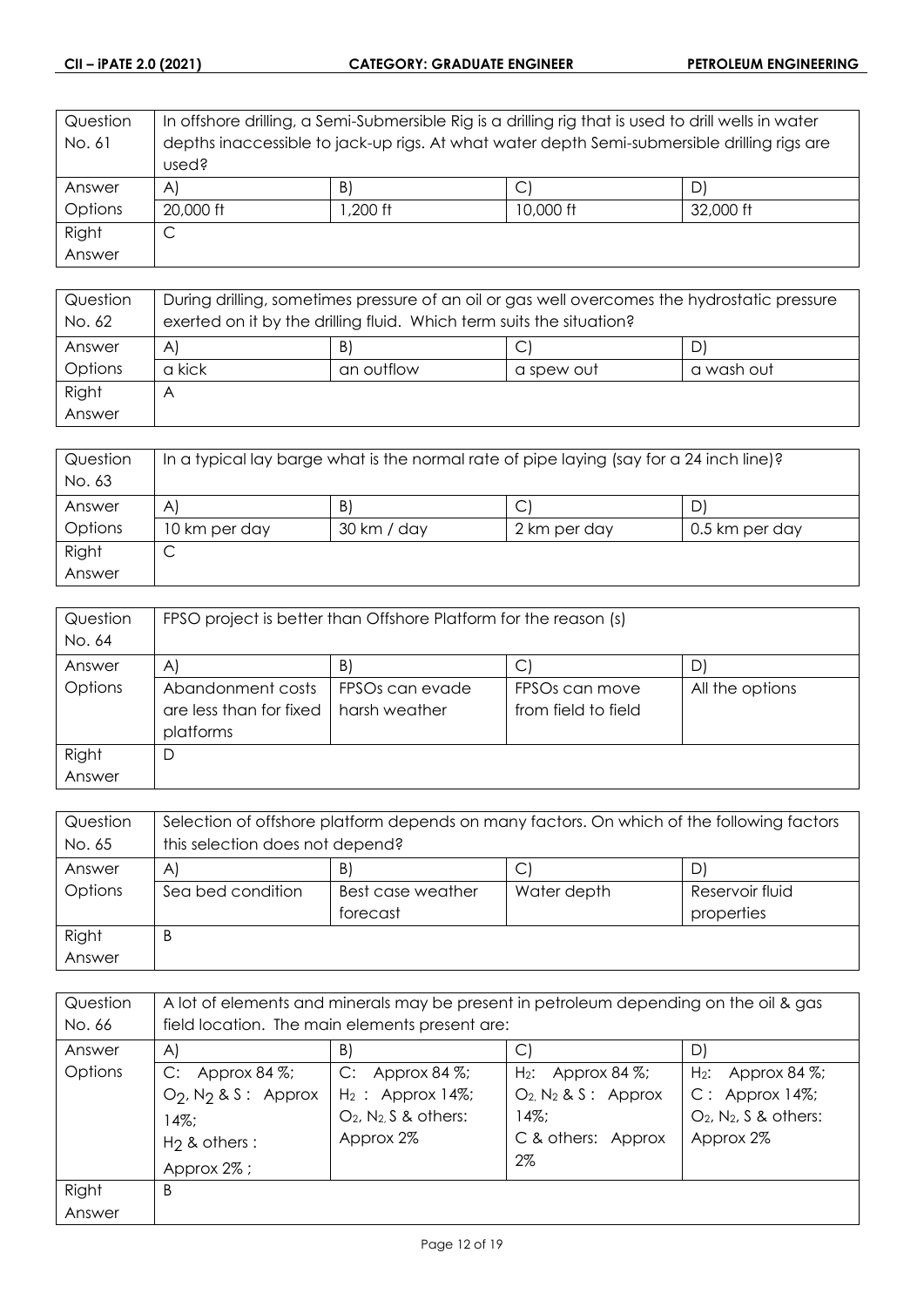| Question<br>No. 67 | Petroleum formation from organic sources depends on various factors. On which of the<br>following it does not depend? |      |          |                |
|--------------------|-----------------------------------------------------------------------------------------------------------------------|------|----------|----------------|
| Answer             | B)<br>AI<br>D                                                                                                         |      |          |                |
| Options            | <b>Bacterial action</b>                                                                                               | Heat | Pressure | pH of the soil |
| Right              |                                                                                                                       |      |          |                |
| Answer             |                                                                                                                       |      |          |                |

| Question | An oil lease is currently producing at a rate of 450 STB/D. The rate has been declining at a |    |    |    |
|----------|----------------------------------------------------------------------------------------------|----|----|----|
| No. 68   | constant percentage of 30% per year (loss ratio = 0.3). If the economic limit on production  |    |    |    |
|          | is 60 STB/D, the remaining productive life (months) for the lease would be most nearly:      |    |    |    |
| Answer   | $\mathsf{A}$                                                                                 | B) |    |    |
| Options  | 5.6                                                                                          | 29 | 83 | 68 |
| Right    | D                                                                                            |    |    |    |
| Answer   |                                                                                              |    |    |    |

| Question | During oil and gas well testing, a lot of problems are faced by the operating people. |  |  |  |
|----------|---------------------------------------------------------------------------------------|--|--|--|
| No. 69   | Among these which is not a common problem?                                            |  |  |  |
| Answer   | B)<br>A                                                                               |  |  |  |
| Options  | Erosion<br>Corrosion<br>Gas expansion -<br>None                                       |  |  |  |
|          | hydrate problem                                                                       |  |  |  |
| Right    | ◡                                                                                     |  |  |  |
| Answer   |                                                                                       |  |  |  |

| Question | There are a lot of methods used for Well Test Analysis. Among the following which method is |                   |                     |                   |
|----------|---------------------------------------------------------------------------------------------|-------------------|---------------------|-------------------|
| No. 70   | not used?                                                                                   |                   |                     |                   |
| Answer   | B)<br>A<br>DI                                                                               |                   |                     |                   |
| Options  | Pressure draw down                                                                          | Pressure build up | Drill stem and wire | Well logging test |
|          | tests                                                                                       | tests             | line formation      |                   |
| Right    | D                                                                                           |                   |                     |                   |
| Answer   |                                                                                             |                   |                     |                   |

| Question | Which one is the production testing equipment?                            |  |                  |  |
|----------|---------------------------------------------------------------------------|--|------------------|--|
| No. 71   |                                                                           |  |                  |  |
| Answer   | B)<br>A<br>D<br>J                                                         |  |                  |  |
| Options  | Portable tool to<br>Production separator<br>Test separator<br><b>None</b> |  |                  |  |
|          |                                                                           |  | measure the flow |  |
| Right    | $\forall$                                                                 |  |                  |  |
| Answer   |                                                                           |  |                  |  |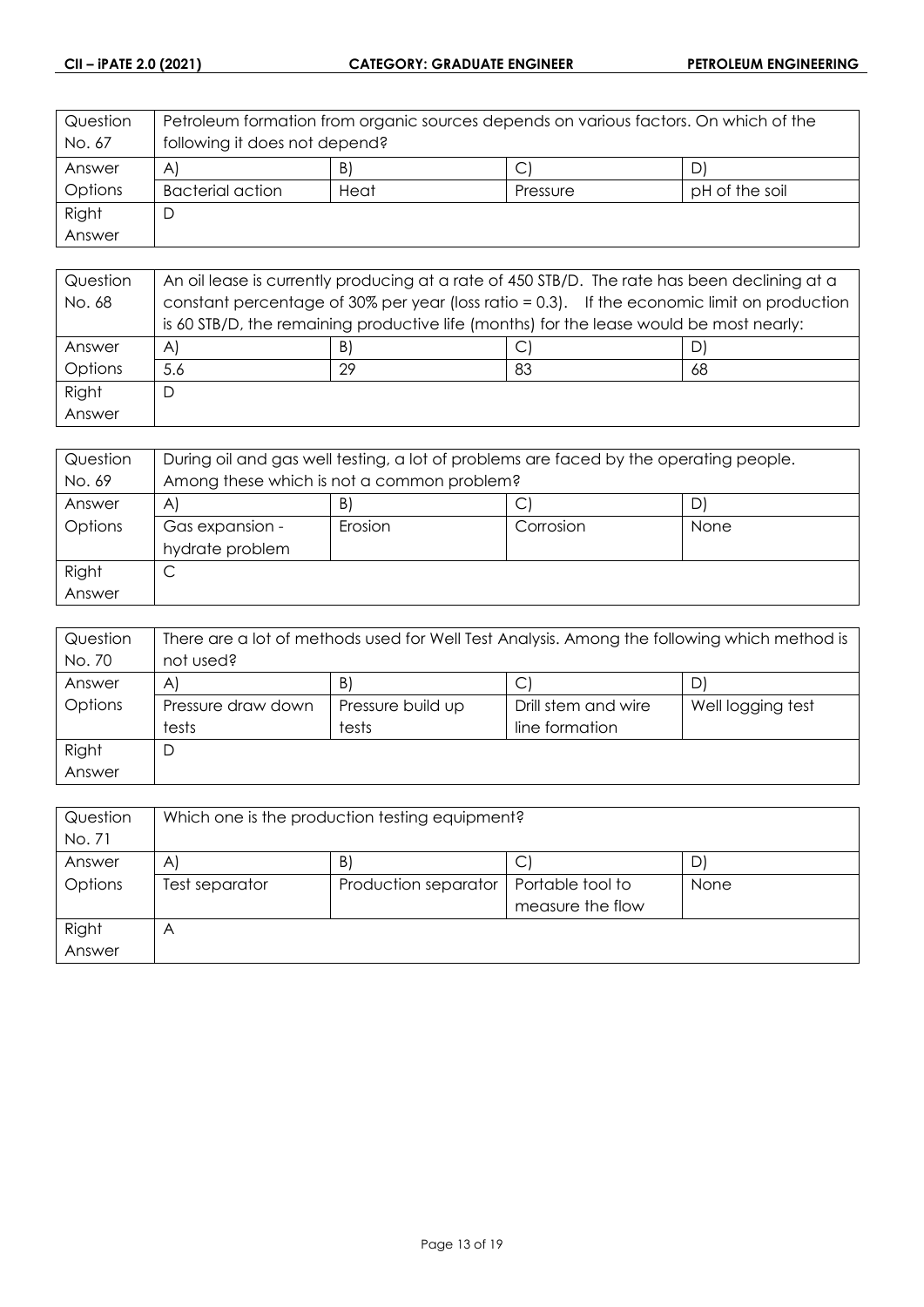| Question | Oil and gas well testing has different purposes. Among which the best suitable purpose is: |                      |                        |                        |
|----------|--------------------------------------------------------------------------------------------|----------------------|------------------------|------------------------|
| No. 72   |                                                                                            |                      |                        |                        |
| Answer   | A)                                                                                         | B)                   | $\vert$ $\vert$        | D)                     |
| Options  | to measure its                                                                             | to measure its       | to measure its         | to measure its         |
|          | production                                                                                 | production           | production             | production             |
|          | capabilities during                                                                        | capabilities under   | capabilities under     | capabilities under     |
|          | high production                                                                            | specific temperature | specific conditions of | specific conditions of |
|          | demand                                                                                     | & pressure of the    | reservoir, especially  | reservoir and bottom   |
|          |                                                                                            | reservoir            | during winter season   | hole flowing           |
|          |                                                                                            |                      |                        | pressures              |
| Right    | D                                                                                          |                      |                        |                        |
| Answer   |                                                                                            |                      |                        |                        |

| Question | One typical gas flow measurement unit is written as MMscf/D. What is the full form of this |                    |                     |                        |
|----------|--------------------------------------------------------------------------------------------|--------------------|---------------------|------------------------|
| No. 73   | unit?                                                                                      |                    |                     |                        |
| Answer   | $\forall$                                                                                  | B)                 | С                   |                        |
| Options  | Multi Million standard                                                                     | Million standard   | Million standard    | Multi Million standard |
|          | cumulative flow per                                                                        | cubic feet per day | cumulative flow per | cubic feet per day     |
|          | day                                                                                        |                    | day                 |                        |
| Right    | B                                                                                          |                    |                     |                        |
| Answer   |                                                                                            |                    |                     |                        |

| Question<br>No. 74 | During climbing / descending a ladder, there should be maintained minimum points of<br>contacts at all times. These are: |              |                |     |
|--------------------|--------------------------------------------------------------------------------------------------------------------------|--------------|----------------|-----|
| Answer             | Β<br>$\bigwedge$<br>$\mathsf{D}^*$                                                                                       |              |                |     |
| Options            | Four                                                                                                                     | At least two | At least three | One |
| Right              | ◡                                                                                                                        |              |                |     |
| Answer             |                                                                                                                          |              |                |     |

| Question | A repairing / maintenance workman climbed a street light post to change a faulty light, |                                                                                          |                      |                     |
|----------|-----------------------------------------------------------------------------------------|------------------------------------------------------------------------------------------|----------------------|---------------------|
| No. 75   | but he didn't use any PPE during climbing and working at height. You are the area       |                                                                                          |                      |                     |
|          |                                                                                         | councillor and you have reached the spot. Changing light is required as the spot becomes |                      |                     |
|          |                                                                                         | dark during night time without the light. Which option of activity you will insist now?  |                      |                     |
| Answer   | A)                                                                                      | B)                                                                                       | C.                   | D)                  |
| Options  | Change the light /                                                                      | Don't allow the job                                                                      | Allow this job to    | Climb down, use     |
|          | rectify the fault as                                                                    | without PPE                                                                              | complete, but warn   | appropriate PPE and |
|          | the repairing man                                                                       |                                                                                          | him to use           | then climb up &     |
|          | has already climbed                                                                     |                                                                                          | appropriate PPE next | finish the job      |
|          | the post                                                                                |                                                                                          | time                 |                     |
| Right    | D                                                                                       |                                                                                          |                      |                     |
| Answer   |                                                                                         |                                                                                          |                      |                     |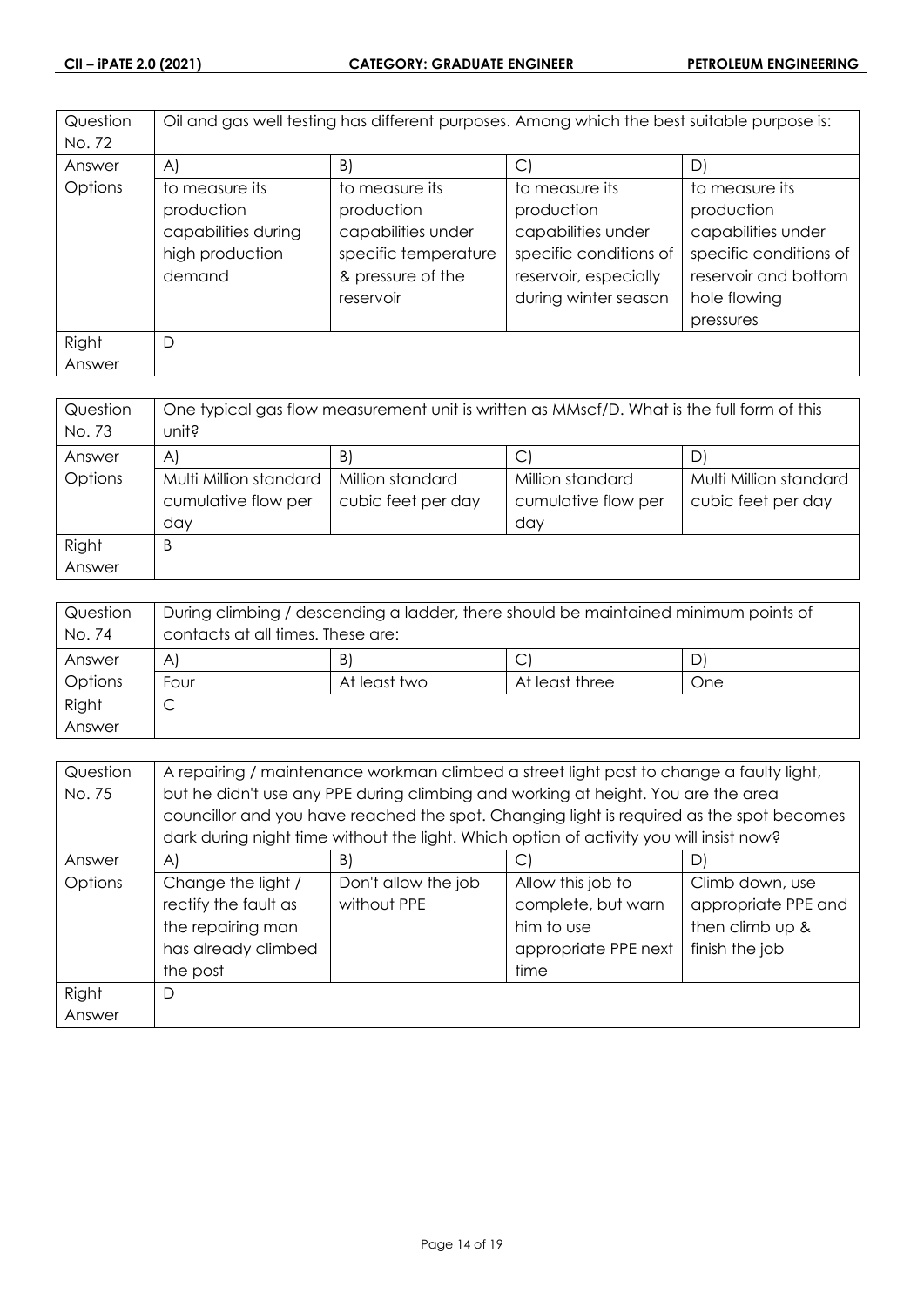| Question       | In petroleum industry, there are different types of chemical related health hazards. Among |            |             |                 |
|----------------|--------------------------------------------------------------------------------------------|------------|-------------|-----------------|
| No. 76         | the following hazards, exception of this type is:                                          |            |             |                 |
| Answer         | B)<br>$\forall$<br>U                                                                       |            |             |                 |
| <b>Options</b> | Toxicity                                                                                   | Reactivity | Corrosivity | Carcinogenicity |
| Right          | B                                                                                          |            |             |                 |
| Answer         |                                                                                            |            |             |                 |

| Question | Ammonia is a very useful chemical for fertilizer industry. But it also brings immediate danger |        |         |        |
|----------|------------------------------------------------------------------------------------------------|--------|---------|--------|
| No. 77   | to life and health when it is present at the following level or greater. What is this value?   |        |         |        |
| Answer   | B)<br>$\forall$                                                                                |        |         |        |
| Options  | $1000$ ppm                                                                                     | 30 ppm | 300 ppm | 10 ppm |
| Right    | ╰                                                                                              |        |         |        |
| Answer   |                                                                                                |        |         |        |

| Question | In industrial safety matters, OSHA has a lot of guidelines. As per OSHA, ladder height should |         |         |         |
|----------|-----------------------------------------------------------------------------------------------|---------|---------|---------|
| No. 78   | be maximum:                                                                                   |         |         |         |
| Answer   | B)<br>$\forall$<br>◡                                                                          |         |         |         |
| Options  | 10 feet                                                                                       | 12 feet | 15 feet | 20 feet |
| Right    |                                                                                               |         |         |         |
| Answer   |                                                                                               |         |         |         |

| Question<br>No. 79 | What is the best answer to differentiate incident from accident?             |                                                     |                                                     |                                          |
|--------------------|------------------------------------------------------------------------------|-----------------------------------------------------|-----------------------------------------------------|------------------------------------------|
| Answer             | $\mathsf{A}$                                                                 | B)                                                  |                                                     |                                          |
| Options            | Incident does not<br>result in an injury or<br>illness but accident<br>does. | Incident does not<br>result any property<br>damage. | Incident is planned<br>but accident is<br>unplanned | Incident is narrowly<br>avoided accident |
| Right              | A                                                                            |                                                     |                                                     |                                          |
| Answer             |                                                                              |                                                     |                                                     |                                          |

| Question        | Why is the Kyoto Protocol important? Opt the best answer  |                                                                    |                                                                       |                                                  |
|-----------------|-----------------------------------------------------------|--------------------------------------------------------------------|-----------------------------------------------------------------------|--------------------------------------------------|
| No. 80          |                                                           |                                                                    |                                                                       |                                                  |
| Answer          | A                                                         | B.                                                                 | С                                                                     | D.                                               |
| Options         | for reductions of all<br>types of industrial<br>effluents | for reductions of<br>Carbon Dioxide<br>emission into<br>atmosphere | for reductions of<br>emission of Sulfur<br>Dioxide into<br>atmosphere | for reductions in<br>greenhouse-gas<br>emissions |
| Right<br>Answer | D                                                         |                                                                    |                                                                       |                                                  |

| Question | The OSHA definition of noise is the exposure with the sound level on the average of 8-hours. |       |       |       |
|----------|----------------------------------------------------------------------------------------------|-------|-------|-------|
| No. 81   | This is the sound level at:                                                                  |       |       |       |
| Answer   | $\mathsf{A}$                                                                                 | B     | С     |       |
| Options  | 80 <sub>dB</sub>                                                                             | 84 dB | 83 dB | 85 dB |
| Right    | D                                                                                            |       |       |       |
| Answer   |                                                                                              |       |       |       |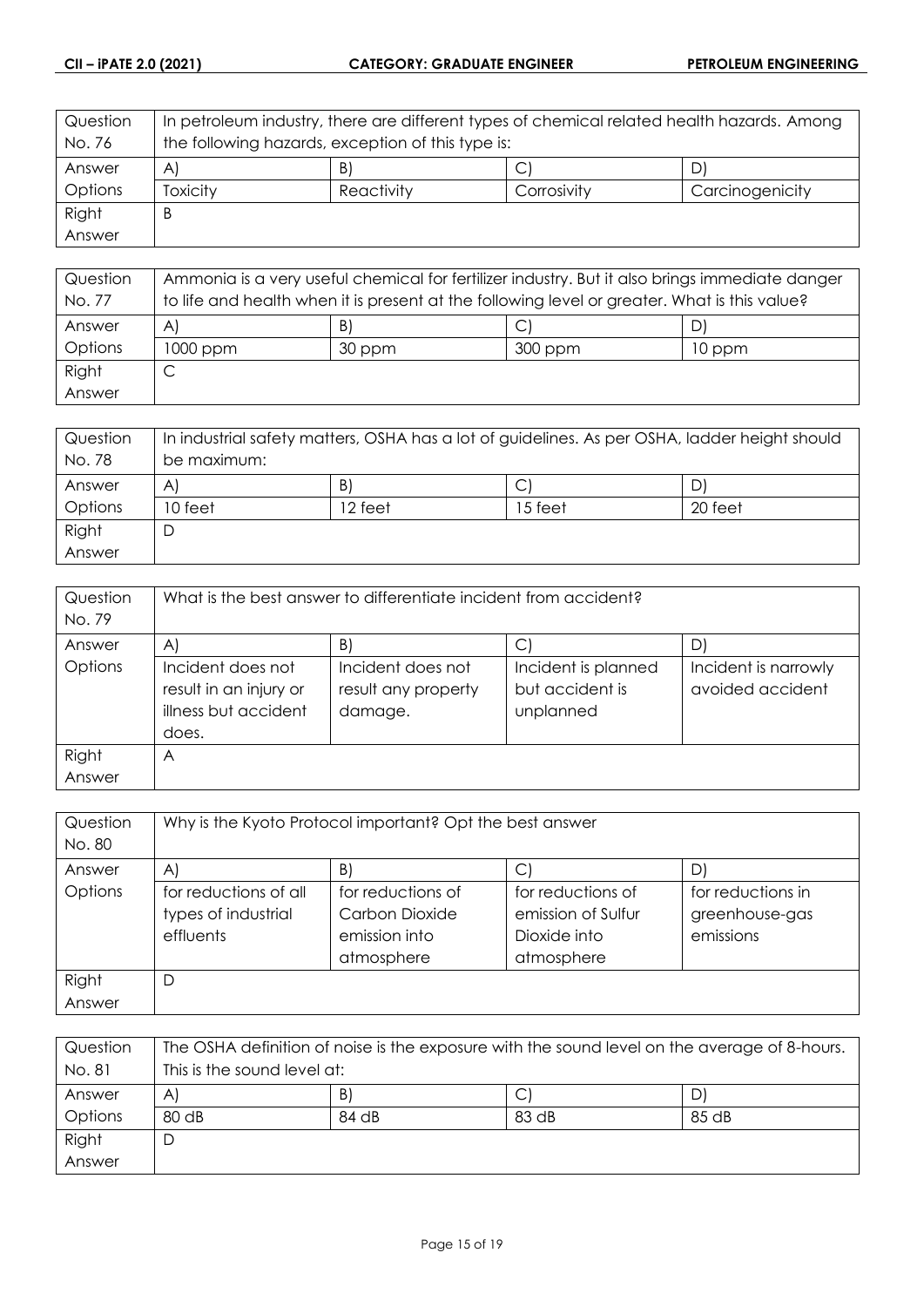| Question | Which country is NOT currently a member of OPEC? |         |              |               |
|----------|--------------------------------------------------|---------|--------------|---------------|
| No. 82   |                                                  |         |              |               |
| Answer   | $\mathsf{A}$                                     | B.      | ◡            | D'            |
| Options  | Angola                                           | Nigeria | Saudi Arabia | <b>Brazil</b> |
| Right    |                                                  |         |              |               |
| Answer   |                                                  |         |              |               |

| Question<br>No. 83 | Carbon dioxide flooding is under which category of EOR? |         |          |                    |
|--------------------|---------------------------------------------------------|---------|----------|--------------------|
| Answer             | B.<br>C<br>A                                            |         |          |                    |
| Options            | Chemical                                                | Thermal | Miscible | None of the option |
| Right              | ◡                                                       |         |          |                    |
| Answer             |                                                         |         |          |                    |

| Question | At which temperature in situ combustion (ISC) process in EOR technique takes places? |         |                   |                  |
|----------|--------------------------------------------------------------------------------------|---------|-------------------|------------------|
| No. 84   | Write most correct answer                                                            |         |                   |                  |
| Answer   | B)<br>C<br>A                                                                         |         |                   |                  |
| Options  |                                                                                      |         |                   |                  |
|          | $> 700^{\circ}$ C                                                                    | > 400ºC | $> 500^{\circ}$ C | $>100^{\circ}$ C |
| Right    | ۳                                                                                    |         |                   |                  |
| Answer   |                                                                                      |         |                   |                  |

| Question | How much fractional quantity of original oil-in-place (OOIP) can be recovered through EOR |                   |                   |                      |
|----------|-------------------------------------------------------------------------------------------|-------------------|-------------------|----------------------|
| No. 85   | technique?                                                                                |                   |                   |                      |
| Answer   | B)<br>$\vert$ C<br>D)<br>A                                                                |                   |                   |                      |
| Options  | one third of OOIP                                                                         | two third of OOIP | partial amount of | Total oil (OOIP) can |
|          |                                                                                           |                   | two third of OOIP | be recovered         |
| Right    | ◡                                                                                         |                   |                   |                      |
| Answer   |                                                                                           |                   |                   |                      |

| Question | In Refinery, there are two main columns --- Atmospheric distillation and Vacuum distillation. |            |          |        |
|----------|-----------------------------------------------------------------------------------------------|------------|----------|--------|
| No. 86   | Vacuum distillation column is operated under vacuum about<br>mm Hg absolute.                  |            |          |        |
| Answer   | B)<br>D)<br>A                                                                                 |            |          |        |
| Options  | 250 to 350                                                                                    | 450 to 503 | 30 to 80 | 1 to 5 |
| Right    |                                                                                               |            |          |        |
| Answer   |                                                                                               |            |          |        |

| Question<br>No. 87 | The engineers, who work to optimize production of oil and gas via proper well placement,<br>production levels and enhanced oil recovery techniques, are called / designated as |                   |                     |                    |
|--------------------|--------------------------------------------------------------------------------------------------------------------------------------------------------------------------------|-------------------|---------------------|--------------------|
| Answer             | B)<br>C<br>A.<br>D.                                                                                                                                                            |                   |                     |                    |
| Options            | <b>Production Engineer</b>                                                                                                                                                     | Drilling Engineer | Subsurface Engineer | Reservoir Engineer |
| Right              | D                                                                                                                                                                              |                   |                     |                    |
| Answer             |                                                                                                                                                                                |                   |                     |                    |

| Question | Waxy crudes are treated with different chemical additives. The process is aimed to |                        |                 |              |
|----------|------------------------------------------------------------------------------------|------------------------|-----------------|--------------|
| No. 88   |                                                                                    |                        |                 |              |
| Answer   | A                                                                                  | B.                     | ◡               |              |
| Options  | remove wax                                                                         | depress its pour point | precipitate wax | dissolve wax |
| Right    | B                                                                                  |                        |                 |              |
| Answer   |                                                                                    |                        |                 |              |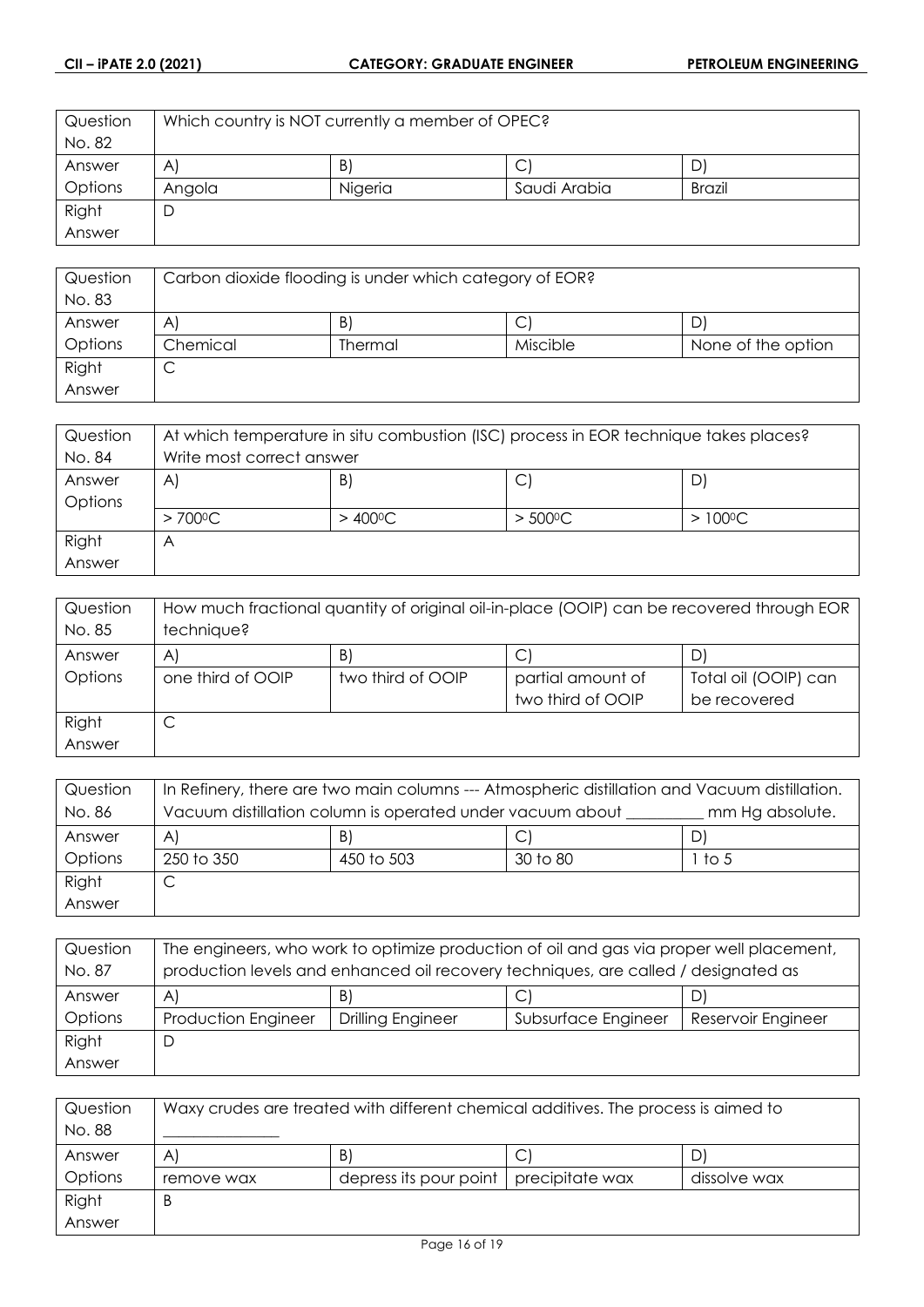| Question<br>No. 89 | In India, recently a lot of refineries came up. The name of the refinery at Bhatinda with the<br>name of the state are |                                                        |                                        |                                          |
|--------------------|------------------------------------------------------------------------------------------------------------------------|--------------------------------------------------------|----------------------------------------|------------------------------------------|
| Answer             | $\mathsf{A}$                                                                                                           | B)                                                     | $\mathbb{C}^1$                         | D                                        |
| Options            | Guru Nanak refinery;<br>Punjab                                                                                         | <b>Guru Gobind Singh</b><br>refinery; Uttar<br>Pradesh | Guru Gobind Singh<br>refinery; Haryana | <b>HPCL-Mittal Energy</b><br>Ltd; Punjab |
| Right              | D                                                                                                                      |                                                        |                                        |                                          |
| Answer             |                                                                                                                        |                                                        |                                        |                                          |

| Question | For deposits of hydrocarbons, particularly petroleum and natural gas, in the Earth,     |                           |                      |                  |
|----------|-----------------------------------------------------------------------------------------|---------------------------|----------------------|------------------|
| No. 90   | hydrocarbon exploration (or oil and gas exploration) is the search activity executed by |                           |                      |                  |
|          | Write the best suitable answer / answers)                                               |                           |                      |                  |
| Answer   | $\vert A \vert$                                                                         | B)                        | Ć                    |                  |
| Options  | <b>Drilling Engineer</b>                                                                | <b>Chemical Engineers</b> | Petroleum geologists | Petroleum mining |
|          |                                                                                         |                           | and geophysicists    | Engineers        |
| Right    |                                                                                         |                           |                      |                  |
| Answer   |                                                                                         |                           |                      |                  |

| Question | In Petroleum industry, there are different categories of crude oil. |          |       | base crude oil is |
|----------|---------------------------------------------------------------------|----------|-------|-------------------|
| No. 91   | also called asphaltic crude.                                        |          |       |                   |
| Answer   | A                                                                   | B.       | С     |                   |
| Options  | Paraffinic                                                          | Aromatic | Mixed | <b>Naphthenic</b> |
| Right    | D                                                                   |          |       |                   |
| Answer   |                                                                     |          |       |                   |

| Question | Four different types of hydrocarbon molecules appear in crude oil. The relative percentage |                    |                   |                    |
|----------|--------------------------------------------------------------------------------------------|--------------------|-------------------|--------------------|
| No. 92   | of each are:                                                                               |                    |                   |                    |
| Answer   | $\mathsf{A}$                                                                               | B)                 | С                 | D)                 |
| Options  | Paraffins: approx                                                                          | Paraffins: approx  | Paraffins: approx | Paraffins: approx  |
|          | $30\%$ :                                                                                   | $49\%$             | $30\%$ ;          | $49\%$             |
|          | Naphthenes: approx                                                                         | Naphthenes: approx | Naphthenes:       | Naphthenes: approx |
|          | $49\%$ :                                                                                   | $30\%$             | approx 15%;       | $30\%$ ;           |
|          | Aromatics: 15%;                                                                            | Aromatics: 15%;    | Aromatics: 49%;   | Aromatics: 6%;     |
|          | Asphaltics: 6%                                                                             | Asphaltics: 6%     | Asphaltics: 6%    | Asphaltics: 15%    |
| Right    | A                                                                                          |                    |                   |                    |
| Answer   |                                                                                            |                    |                   |                    |

| Question<br>No. 93 | Strong initiatives had been taken on developing Indian Petroleum industry post-<br>independence. Where was oil discovered for the first time in India? |                 |                  |              |
|--------------------|--------------------------------------------------------------------------------------------------------------------------------------------------------|-----------------|------------------|--------------|
| Answer             | C<br>B'<br>$\mathsf{A}$                                                                                                                                |                 |                  |              |
| Options            | Silchar field                                                                                                                                          | Bongaigon field | Numaligarh field | Digboi field |
| Right              | D                                                                                                                                                      |                 |                  |              |
| Answer             |                                                                                                                                                        |                 |                  |              |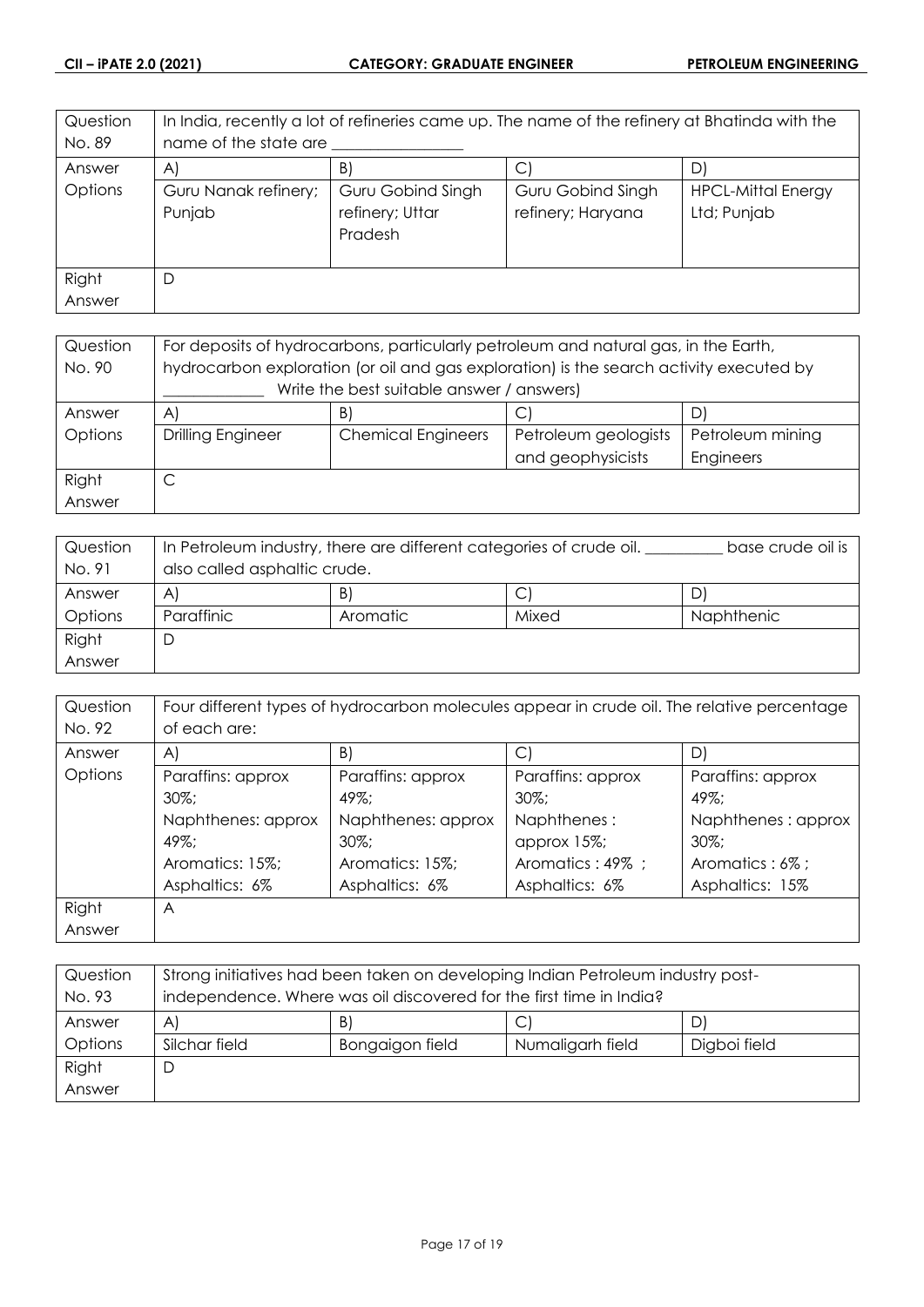| Question | Drilling mud is an important term associated with drilling. A chemical compound (a mineral) |                       |                       |                      |
|----------|---------------------------------------------------------------------------------------------|-----------------------|-----------------------|----------------------|
| No. 94   | frequently used to increase weight or density of the drilling mud is                        |                       |                       |                      |
| Answer   | B)<br>A)<br>C)<br>D                                                                         |                       |                       |                      |
| Options  | Calcium sulphate                                                                            | Magnesium sulphate    | Zinc Sulphate         | Barium sulphate      |
|          | (CaSO <sub>4</sub> )                                                                        | (Mg SO <sub>4</sub> ) | (Zn SO <sub>4</sub> ) | (BaSO <sub>4</sub> ) |
| Right    | D                                                                                           |                       |                       |                      |
| Answer   |                                                                                             |                       |                       |                      |

| Question | "Bull heading" is an important process associated with drilling. It is |                     |                    |                      |
|----------|------------------------------------------------------------------------|---------------------|--------------------|----------------------|
| No. 95   |                                                                        |                     |                    |                      |
| Answer   | $\mathsf{A}$                                                           | B)                  | C                  | D)                   |
| Options  | It is a process by                                                     | It is a process by  | It is a process by | A process using a    |
|          | which crude oil is                                                     | which gas is forced | which water is     | special bull heading |
|          | pumped into the                                                        | back into a         | injected into a    | instrument fitted at |
|          | annulus from the                                                       | formation by        | formation by       | the Well head        |
|          | surface                                                                | pumping into the    | pumping into the   |                      |
|          |                                                                        | annulus from the    | annulus from the   |                      |
|          |                                                                        | surface             | surface            |                      |
| Right    | B                                                                      |                     |                    |                      |
| Answer   |                                                                        |                     |                    |                      |

| Question<br>No. 96 | A process of deviating a well bore to head in the desired direction |                |                                |                               |
|--------------------|---------------------------------------------------------------------|----------------|--------------------------------|-------------------------------|
| Answer             | $\mathsf{A}$                                                        | B              | С                              |                               |
| Options            | directional drilling                                                | angle drilling | <b>Bi-directional drilling</b> | multi directional<br>drilling |
| Right<br>Answer    | Α                                                                   |                |                                |                               |

| Question        | The pressure at the crest of a gas filled reservoir is abnormal. What is the reason for this |                                                                            |                                                                                                                                           |                                                                                                                                                           |  |
|-----------------|----------------------------------------------------------------------------------------------|----------------------------------------------------------------------------|-------------------------------------------------------------------------------------------------------------------------------------------|-----------------------------------------------------------------------------------------------------------------------------------------------------------|--|
| No. 97          | abnormal pressure?                                                                           |                                                                            |                                                                                                                                           |                                                                                                                                                           |  |
| Answer          | A)                                                                                           | B)                                                                         | $\bigcirc$                                                                                                                                | D)                                                                                                                                                        |  |
| Options         | The pressure at the<br>crest is abnormal<br>due to the<br>overburden pressure.               | The pressure at the<br>crest is abnormal<br>due to the artesian<br>effect. | The pressure at the<br>crest is abnormal<br>due to the<br>difference in density<br>between the gas<br>and the normal<br>formation fluids. | The pressure at the<br>crest is abnormal<br>due to the<br>difference in<br>pressure at the base<br>of the reservoir and<br>at the top of the<br>reservoir |  |
| Right<br>Answer | $\mathsf{C}$                                                                                 |                                                                            |                                                                                                                                           |                                                                                                                                                           |  |

| Question | In the Petroleum industry around the world, different types of crude oil are produced. |           |            |            |
|----------|----------------------------------------------------------------------------------------|-----------|------------|------------|
| No. 98   | Crude oil produced by Indian oil fields are predominantly<br>in nature.                |           |            |            |
| Answer   | A)                                                                                     | B.        |            | D'         |
| Options  | paraffinic                                                                             | asphaltic | naphthenic | mixed base |
| Right    | B                                                                                      |           |            |            |
| Answer   |                                                                                        |           |            |            |